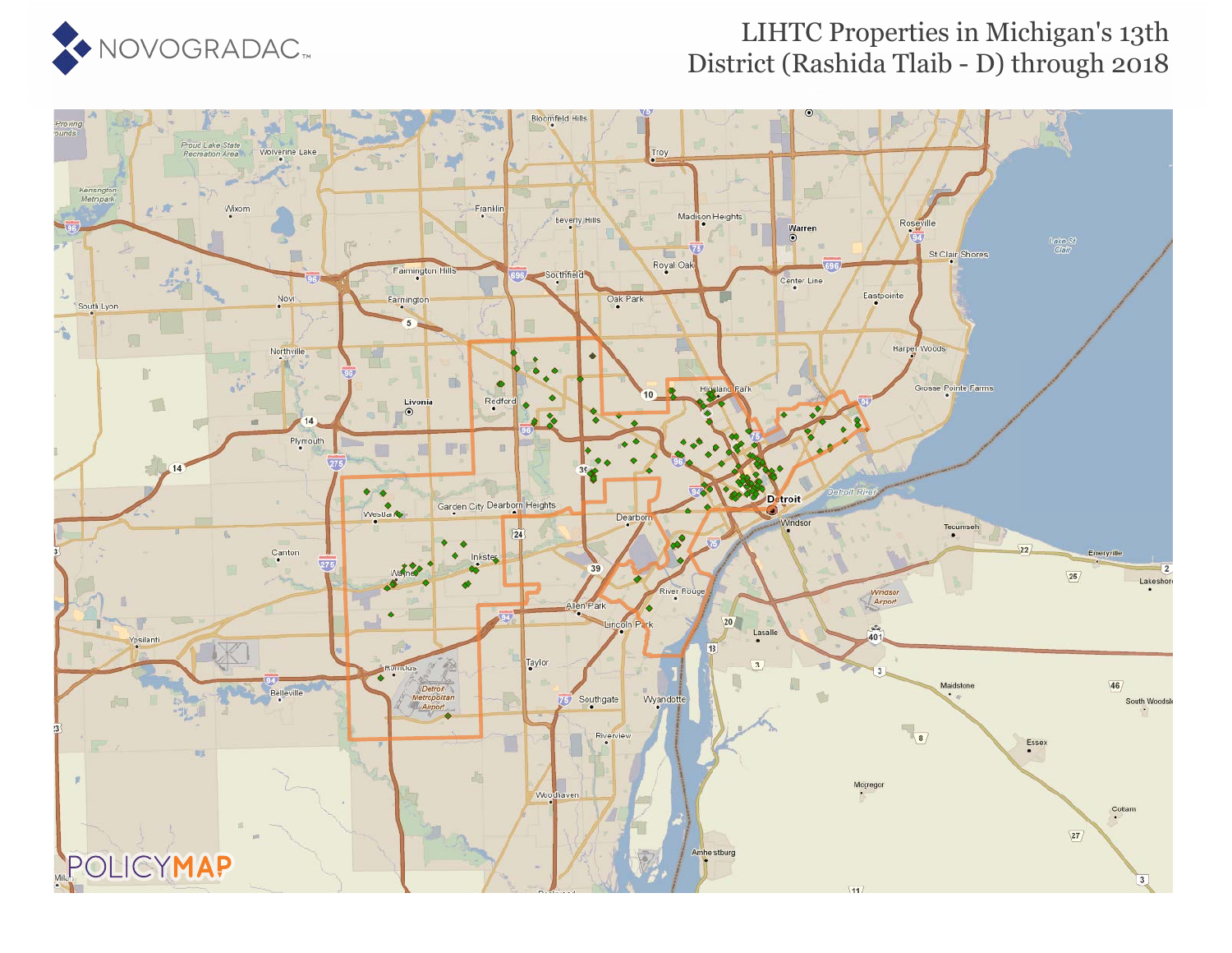| <b>Project Name</b>                        | <b>Address</b>                             | <b>City</b>      | <b>State</b>           | <b>Zip Code</b> | Nonprofit<br><b>Sponsor</b>   | <b>Allocation</b><br><b>Year</b> | <b>Annual</b><br><b>Allocated</b><br><b>Amount</b> | <b>Year Placed</b><br>in Service | <b>Construction Type</b>                  | <b>Total</b><br><b>Units</b> | Low<br><b>Income</b><br><b>Units</b> | <b>Rent or</b><br><b>Income</b><br><b>Ceiling</b> | <b>Credit</b><br>Percentage                 | Tax-<br><b>Exempt</b><br><b>Bond</b> | <b>HUD Multi-</b><br>Family<br><b>Financing/Rental</b><br><b>Assistance</b> |
|--------------------------------------------|--------------------------------------------|------------------|------------------------|-----------------|-------------------------------|----------------------------------|----------------------------------------------------|----------------------------------|-------------------------------------------|------------------------------|--------------------------------------|---------------------------------------------------|---------------------------------------------|--------------------------------------|-----------------------------------------------------------------------------|
| MANCHESTER PLACE                           | 14400 SECOND<br>AVEUNE                     | HIGHLAND PARK MI |                        |                 | No                            | 1995                             | \$0                                                | 1996                             | <b>New Construction</b>                   | 144                          | 75                                   |                                                   | $30\,\%$ present $\,$ Yes value             |                                      |                                                                             |
| MARKETPLACE COURT 3676 RIVARD ST DETROIT   |                                            |                  | MI                     | 48207           | No                            | 1995                             | \$0                                                | 1996                             | <b>New Construction</b>                   | 120                          | 48                                   |                                                   | $30\,\%$ present $\,$ Yes value             |                                      |                                                                             |
| MILDRED SMITH<br><b>MANOR</b>              | 4414<br><b>TRUMBULL ST</b>                 | <b>DETROIT</b>   | MI                     | 48208           | No                            | 1994                             | \$0                                                | 1996                             | New Construction                          | 28                           | 28                                   |                                                   | $70\,\%$ present $\,$ No value              |                                      |                                                                             |
| <b>NORRIS APTS</b>                         | 31627 PALMER<br>RD                         | <b>WESTLAND</b>  | $\mathbf{M}$ I         | 48186           | $\mathbf{N}\mathbf{o}$        | 1995                             | $\$0$                                              | 1997                             | New Construction                          | 60                           | 60                                   |                                                   | $70\,\%$ present $\,$ No value              |                                      |                                                                             |
| ALEXANDER COURT<br><b>APTS</b>             | 9331<br>RUTHERFORD DETROIT<br><b>ST</b>    |                  | MI                     | 48228           | No                            | 1995                             | \$0                                                | 1998                             | Acquisition and Rehab 36                  |                              | 36                                   |                                                   | <b>Both 30%</b><br>and 70%<br>present value | No                                   |                                                                             |
| COURTYARD APTS                             | 3444 WINIFRED WAYNE<br>$\operatorname{ST}$ |                  | MI                     | 48184           | No                            | 1996                             | \$0                                                | 1998                             | Acquisition and Rehab 30                  |                              | 30                                   |                                                   | <b>Both 30%</b><br>and 70%<br>present value | No                                   |                                                                             |
| PILGRIM VILLAGE<br><b>MANOR APTS I</b>     | 15949 QUINCY<br>ST                         | <b>DETROIT</b>   | $\mathbf{M}$           | 48238           | No                            | 1996                             | \$0                                                | 1998                             | New Construction                          | 22                           | 22                                   |                                                   | $30\,\%$ present $\,$ No value              |                                      |                                                                             |
| <b>REHOBOTH APTS</b>                       | 8516 LINWOOD<br>ST                         | <b>DETROIT</b>   | $\mathbf{M}$ I         | 48206           | Yes                           | 1995                             | \$0                                                | 1998                             | Acquisition and Rehab 31                  |                              | 31                                   |                                                   | 70 % present $\,$ No $\,$<br>value          |                                      |                                                                             |
| <b>ADAMS SENIOR</b><br><b>VILLAGE APTS</b> | 2083 KALEY<br>AVE                          | <b>WESTLAND</b>  | MI                     | 48186           | No                            | 1997                             | \$0                                                | 1999                             | <b>New Construction</b>                   | 120                          | 120                                  |                                                   | $70\,\%$ present $\,$ No value              |                                      |                                                                             |
| <b>ARCHITECTS</b><br><b>BUILDING</b>       | <b>415 BRAINARD</b><br><b>ST</b>           | DETROIT          | $\mathbf{M}\mathbf{I}$ | 48201           | $\mathbf{N}\mathbf{o}$        | 1996                             | \$0                                                | 1999                             | Both New Construction 51<br>and $\rm A/R$ |                              | 51                                   |                                                   | <b>Both 30%</b><br>and 70%<br>present value | No                                   |                                                                             |
| <b>CASGRAIN HALL</b>                       | <b>100 PARSONS ST DETROIT</b>              |                  | MI                     | 48201           | No                            | 1998                             | \$0                                                | 1999                             | Acquisition and Rehab 82                  |                              | 81                                   |                                                   | $70\,\%$ present $\,$ No value              |                                      |                                                                             |
| DJ HEALY SITE                              | $9200\,\mathrm{W}$<br><b>VERNOR HWY</b>    | <b>DETROIT</b>   | $\mathbf{M}\mathbf{I}$ | 48209           | $\operatorname{\textsc{Yes}}$ | 1997                             | $\$0$                                              | 1999                             | New Construction                          | 80                           | ${\bf 80}$                           |                                                   | 70 % present $\,$ No $\,$<br>value          |                                      |                                                                             |
| HAMLIN PLACE<br><b>ESTATES</b>             | 2680 HAMLIN<br>${\rm D}{\rm R}$            | <b>INKSTER</b>   | $\mathbf{M}\mathbf{I}$ | 48141           | $\rm \bf No$                  | 1996                             | \$0                                                | 1999                             | New Construction                          | 84                           | 84                                   |                                                   | $70\,\%$ present $\,$ No value              |                                      |                                                                             |

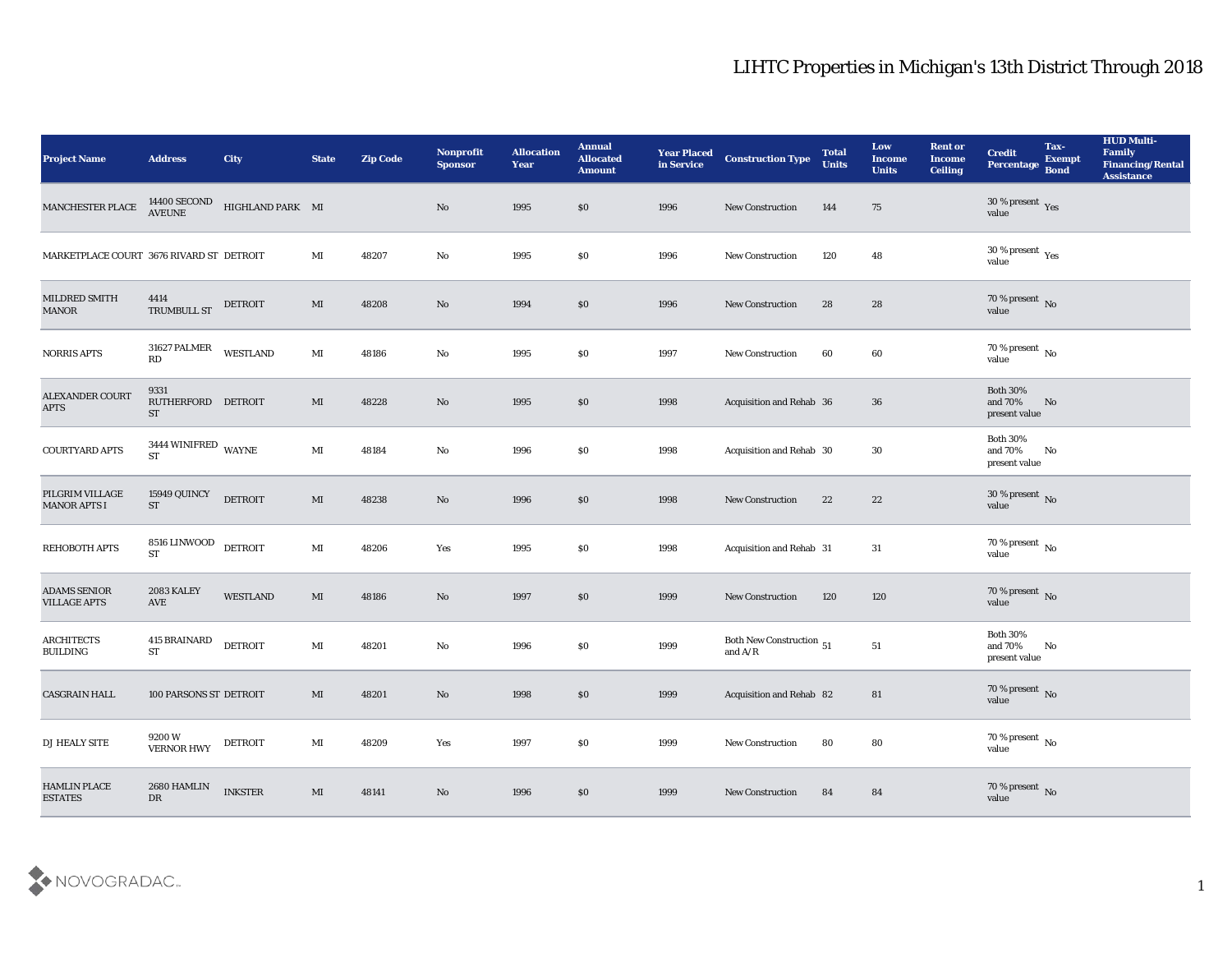| <b>Project Name</b>                                           | <b>Address</b>                              | <b>City</b>      | <b>State</b>           | <b>Zip Code</b> | Nonprofit<br><b>Sponsor</b> | <b>Allocation</b><br><b>Year</b> | <b>Annual</b><br><b>Allocated</b><br><b>Amount</b> | <b>Year Placed</b><br>in Service | <b>Construction Type</b>                | <b>Total</b><br><b>Units</b> | Low<br><b>Income</b><br><b>Units</b> | <b>Rent or</b><br><b>Income</b><br><b>Ceiling</b> | <b>Credit</b><br>Percentage                    | Tax-<br><b>Exempt</b><br><b>Bond</b> | <b>HUD Multi-</b><br>Family<br><b>Financing/Rental</b><br><b>Assistance</b> |
|---------------------------------------------------------------|---------------------------------------------|------------------|------------------------|-----------------|-----------------------------|----------------------------------|----------------------------------------------------|----------------------------------|-----------------------------------------|------------------------------|--------------------------------------|---------------------------------------------------|------------------------------------------------|--------------------------------------|-----------------------------------------------------------------------------|
| MANCHESTER PLACE<br>$_{\rm II}$                               | <b>14350 SECOND</b><br>$\operatorname{AVE}$ | HIGHLAND PARK MI |                        | 48203           | No                          | 2001                             | $\$0$                                              | 1999                             | <b>New Construction</b>                 | 56                           | 56                                   |                                                   | 30 % present $_{\rm Yes}$<br>value             |                                      |                                                                             |
| MILDRED SMITH<br><b>MANOR II</b>                              | 1301 W FOREST DETROIT<br>AVE                |                  | MI                     | 48201           | No                          | 1997                             | \$0                                                | 1999                             | <b>New Construction</b>                 | 24                           | 24                                   |                                                   | $70\,\%$ present $\,$ No $\,$ value            |                                      |                                                                             |
| THE VILLAGES AT<br><b>PARKSIDE II</b>                         | 12515 E<br><b>WARREN AVE</b>                | <b>DETROIT</b>   | MI                     | 48213           | Yes                         | 1996                             | \$0                                                | 1999                             | Both New Construction 138<br>and $A/R$  |                              | 138                                  |                                                   | 30 % present $\,$ No $\,$<br>value             |                                      |                                                                             |
| THE VILLAGES AT<br><b>PARKSIDE IV</b>                         | 12515 E<br><b>WARREN AVE</b>                | <b>DETROIT</b>   | MI                     | 48213           | Yes                         | 1996                             | \$0                                                | 1999                             | Both New Construction $$\,136$$ and A/R |                              | 136                                  |                                                   | $30\,\%$ present $\,$ No value                 |                                      |                                                                             |
| <b>WESTWILL APTS</b>                                          | 640 W WILLIS<br><b>ST</b>                   | <b>DETROIT</b>   | MI                     | 48201           | No                          | 1995                             | \$0                                                | 1999                             | Acquisition and Rehab 60                |                              | 60                                   |                                                   | 70 % present No<br>value                       |                                      |                                                                             |
| WOODWARD-<br><b>GLADSTONE APTS</b>                            | 8741<br><b>WOODWARD</b><br>AVE              | <b>DETROIT</b>   | MI                     | 48202           | No                          | 1996                             | \$0                                                | 1999                             | Acquisition and Rehab 9                 |                              | 9                                    |                                                   | $70\,\%$ present $\,$ No value                 |                                      |                                                                             |
| <b>ALBERTA W KING</b><br>VILLAGE                              | 2150 MYRTLE ST DETROIT                      |                  | MI                     | 48208           | No                          | 2000                             | \$0                                                | 2000                             | <b>New Construction</b>                 | 121                          | 120                                  |                                                   | $30\,\%$ present $\,$ Yes value                |                                      |                                                                             |
| <b>BRIGHTMOOR</b><br><b>SCATTERED SITES</b><br><b>PHASE I</b> | 13979 PIERSON<br><b>ST</b>                  | <b>DETROIT</b>   | $\mathbf{M}$           | 48223           | No                          | 1999                             | \$0                                                | 2000                             | <b>New Construction</b>                 | $5\phantom{.0}$              | $\overline{5}$                       |                                                   | $70\,\%$ present $\,$ No value                 |                                      |                                                                             |
| <b>BRIGHTMOOR</b><br><b>SCATTERED SITES</b><br>PHASE II       | 14529 PIERSON<br><b>ST</b>                  | <b>DETROIT</b>   | $\mathbf{M}$ I         | 48223           | No                          | 1999                             | $\$0$                                              | 2000                             | <b>New Construction</b>                 | 45                           | 45                                   |                                                   | $70\,\%$ present $\,$ No value                 |                                      |                                                                             |
| <b>FRIENDSHIP</b><br><b>MEADOWS III</b>                       | 4120 RIVARD ST DETROIT                      |                  | MI                     | 48207           | No                          | 1998                             | \$0                                                | 2000                             | <b>New Construction</b>                 | 100                          | 100                                  |                                                   | $70\,\%$ present $\,$ No value                 |                                      |                                                                             |
| PETOSKEY PLACE                                                | 11501 PETOSKEY DETROIT<br>AVE               |                  | $\mathbf{M}$ I         | 48204           | No                          | 1998                             | $\$0$                                              | 2000                             | <b>New Construction</b>                 | 96                           | 96                                   |                                                   | 70 % present $\,$ No $\,$<br>value             |                                      |                                                                             |
| <b>REDFORD MANOR</b><br><b>SOUTH</b>                          | 18350 LAHSER<br>$\mathbf{R}\mathbf{D}$      | <b>DETROIT</b>   | $\mathbf{M}\mathbf{I}$ | 48219           | $\rm\thinspace No$          | 1999                             | $\$0$                                              | 2000                             | Acquisition and Rehab 58                |                              | 58                                   |                                                   | <b>Both 30%</b><br>and $70\%$<br>present value | No                                   |                                                                             |
| THOMPSON TOWER<br>$\rm APTS$                                  | 27727<br>MICHIGAN AVE INKSTER               |                  | $\mathbf{M}$ I         | 48141           | ${\bf No}$                  | 1999                             | $\$0$                                              | 2000                             | Acquisition and Rehab 300               |                              | 240                                  |                                                   | Both $30\%$<br>and $70\%$<br>present value     | No                                   |                                                                             |

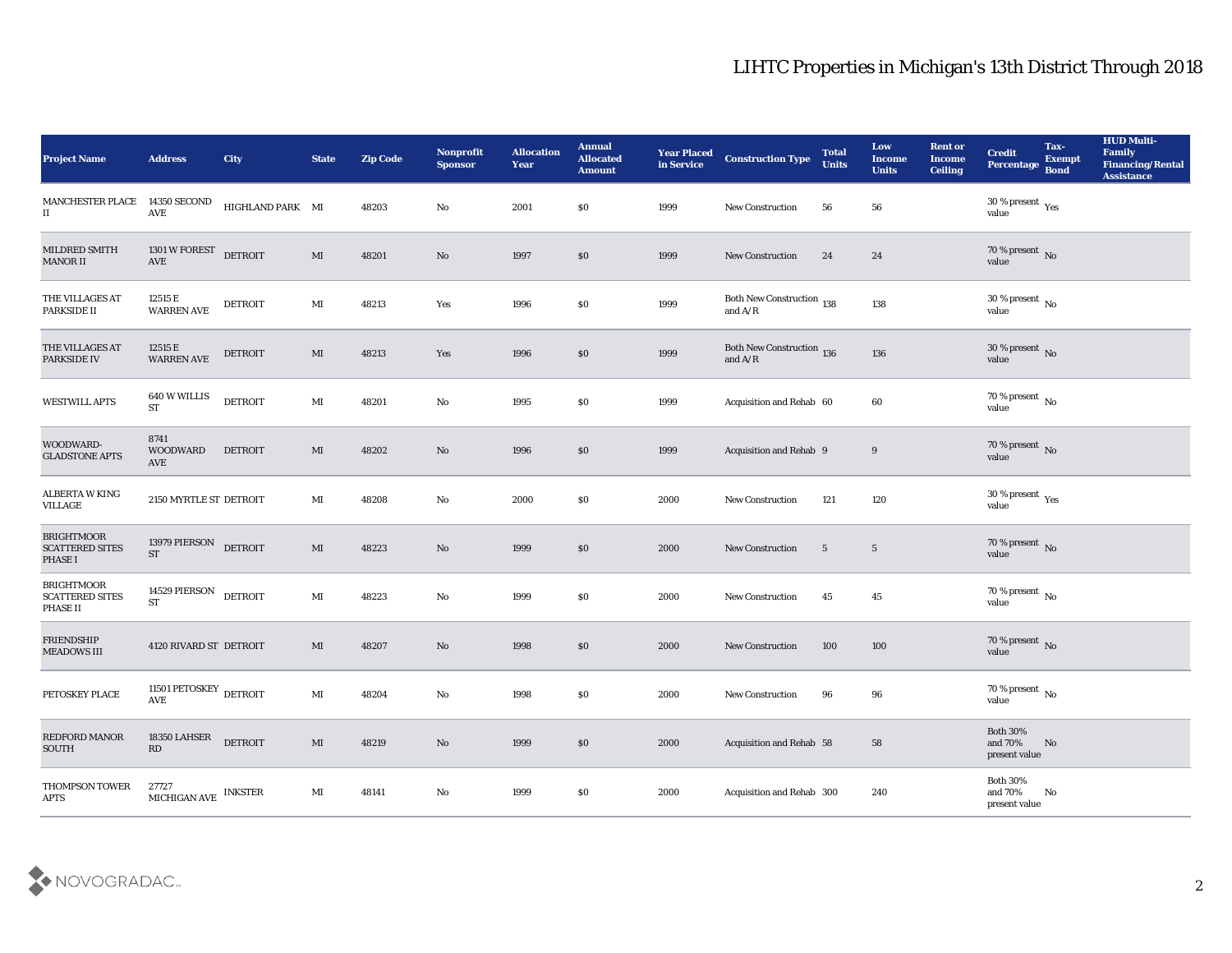| <b>Project Name</b>                      | <b>Address</b>                           | City           | <b>State</b>           | <b>Zip Code</b> | Nonprofit<br><b>Sponsor</b> | <b>Allocation</b><br><b>Year</b> | <b>Annual</b><br><b>Allocated</b><br><b>Amount</b> | <b>Year Placed</b><br>in Service | <b>Construction Type</b>         | <b>Total</b><br><b>Units</b> | Low<br><b>Income</b><br><b>Units</b> | <b>Rent or</b><br><b>Income</b><br><b>Ceiling</b> | <b>Credit</b><br>Percentage                 | Tax-<br><b>Exempt</b><br><b>Bond</b> | <b>HUD Multi-</b><br>Family<br><b>Financing/Rental</b><br><b>Assistance</b> |
|------------------------------------------|------------------------------------------|----------------|------------------------|-----------------|-----------------------------|----------------------------------|----------------------------------------------------|----------------------------------|----------------------------------|------------------------------|--------------------------------------|---------------------------------------------------|---------------------------------------------|--------------------------------------|-----------------------------------------------------------------------------|
| <b>ALEXANDRINE</b><br><b>SQUARE APTS</b> | 667W<br>ALEXANDRINE DETROIT<br><b>ST</b> |                | MI                     | 48201           | No                          | 1999                             | $\$0$                                              | 2001                             | Acquisition and Rehab 30         |                              | 30                                   |                                                   | $70\,\%$ present $\,$ No value              |                                      |                                                                             |
| <b>NEWBERRY HOMES</b>                    | 3822 28TH ST                             | <b>DETROIT</b> | MI                     | 48210           | No                          | 1999                             | \$0                                                | 2001                             | New Construction                 | 60                           | 60                                   |                                                   | 70 % present $\,$ No $\,$<br>value          |                                      |                                                                             |
| <b>NEWBERRY SQUARE</b><br><b>APTS</b>    | 35240 W<br>MICHIGAN AVE                  | WAYNE          | MI                     | 48184           | No                          | 1999                             | \$0                                                | 2001                             | New Construction                 | 64                           | 64                                   |                                                   | $70\,\%$ present $\,$ No value              |                                      |                                                                             |
| <b>SKY HARBOR</b><br><b>TOWNHOMES</b>    | 15001 BRANDT<br><b>ST</b>                | <b>ROMULUS</b> | $\mathbf{M}$ I         | 48174           | $\rm\thinspace No$          | 2002                             | \$0                                                | 2001                             | Acquisition and Rehab 352        |                              | 351                                  |                                                   | $30\,\%$ present $\,$ Yes value             |                                      |                                                                             |
| PEOPLE UNITED AS<br><b>ONE PLAZA</b>     | <b>640 MLK JR</b><br><b>BLVD</b>         | <b>DETROIT</b> | MI                     | 48201           | No                          | 1999                             | \$0                                                | 2001                             | <b>New Construction</b>          | 35                           | 35                                   |                                                   | $70\,\%$ present $\,$ No value              |                                      |                                                                             |
| PETERBORO PLACE                          | 10 PETERBORO<br>$\operatorname{ST}$      | <b>DETROIT</b> | MI                     | 48201           | No                          | 1999                             | \$0                                                | 2001                             | Acquisition and Rehab 70         |                              | 70                                   |                                                   | <b>Both 30%</b><br>and 70%<br>present value | No                                   |                                                                             |
| PILGRIM MEADOWS                          | 3843 PURITAN<br><b>ST</b>                | <b>DETROIT</b> | $\mathbf{M}$           | 48238           | No                          | 1999                             | \$0                                                | 2001                             | <b>New Construction</b>          | 30                           | 29                                   |                                                   | $70\,\%$ present $\,$ No value              |                                      |                                                                             |
| REDFORD MANOR<br><b>NORTH</b>            | 19233 LAHSER<br>RD                       | <b>DETROIT</b> | MI                     | 48219           | No                          | 2000                             | \$0                                                | 2001                             | Acquisition and Rehab 48         |                              | 48                                   |                                                   | <b>Both 30%</b><br>and 70%<br>present value | No                                   |                                                                             |
| ROBERT THOMAS<br><b>APTS</b>             | 5121W<br>CHICAGO                         | <b>DETROIT</b> | MI                     | 48204           | No                          | 1999                             | \$0                                                | 2001                             | Acquisition and Rehab 49         |                              | 48                                   |                                                   | $70\,\%$ present $\,$ No value              |                                      |                                                                             |
| SWANHAVEN MANOR 465 W GRAND              |                                          | <b>DETROIT</b> | MI                     | 48203           | No                          | 2002                             | \$0                                                | 2001                             | Acquisition and Rehab 60         |                              | 60                                   |                                                   | $30\,\%$ present $\,$ Yes value             |                                      |                                                                             |
| <b>FOREST PARK APTS</b>                  | 1340 E<br><b>CANFIELD ST</b>             | <b>DETROIT</b> | MI                     | 48207           | No                          | 2001                             | \$0                                                | 2002                             | <b>Acquisition and Rehab 160</b> |                              | 160                                  |                                                   | <b>Both 30%</b><br>and 70%<br>present value | No                                   |                                                                             |
| GENESIS VILLAS AT<br><b>MEDBURY PARK</b> | 459 HARPER<br>AVE                        | <b>DETROIT</b> | $\mathbf{M}\mathbf{I}$ | 48202           | $\mathbf {No}$              | 2001                             | $\$0$                                              | 2002                             | New Construction                 | 89                           | 70                                   |                                                   | 70 % present $\overline{N_0}$<br>value      |                                      |                                                                             |
| PARK SQUARE APTS                         | 1960 BLAINE ST DETROIT                   |                | MI                     | 48206           | $\rm\thinspace No$          | 2000                             | \$0                                                | 2002                             | Acquisition and Rehab 38         |                              | 38                                   |                                                   | Both $30\%$<br>and $70\%$<br>present value  | No                                   |                                                                             |

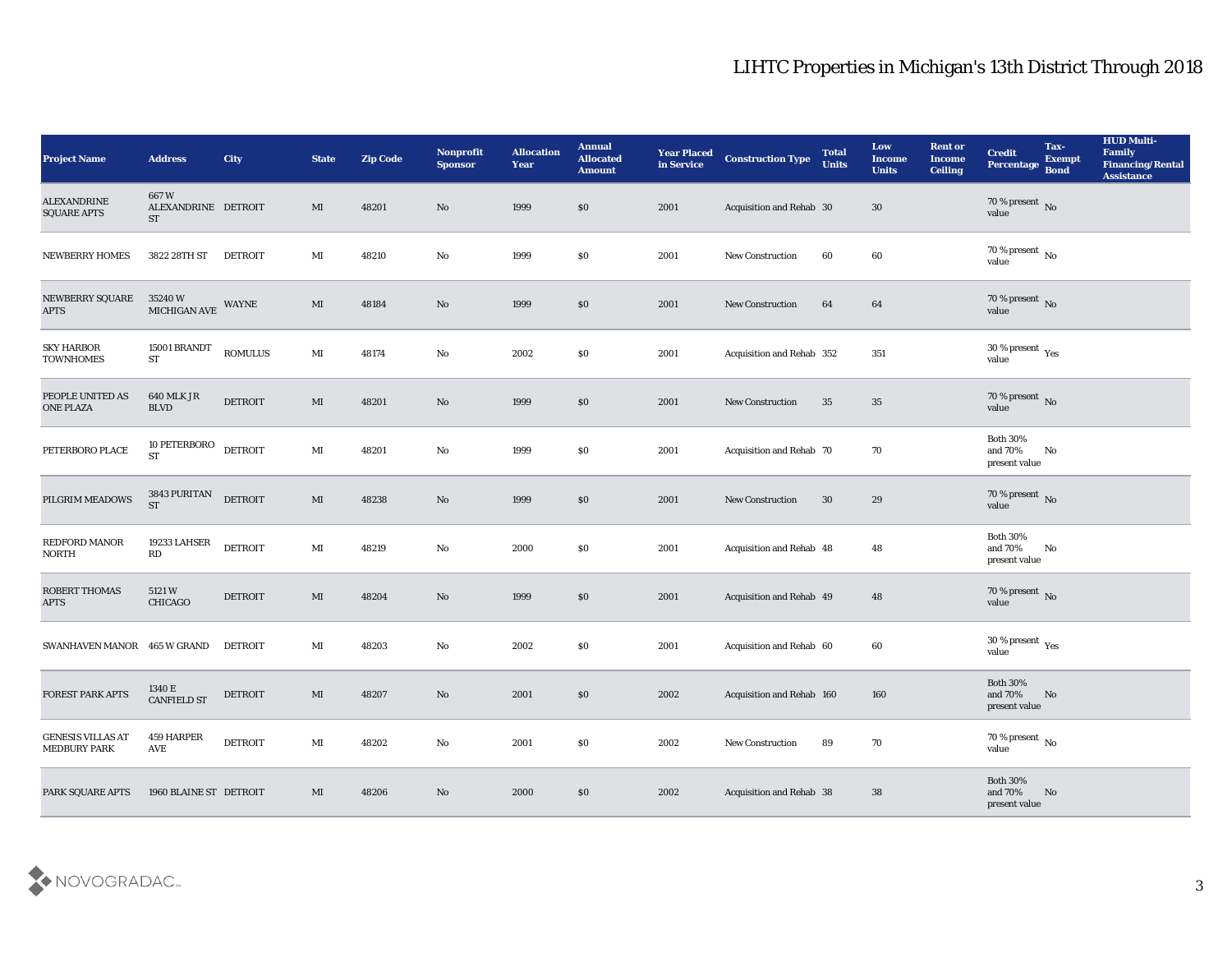| <b>Project Name</b>                                            | <b>Address</b>                                                          | City           | <b>State</b>           | <b>Zip Code</b> | <b>Nonprofit</b><br><b>Sponsor</b> | <b>Allocation</b><br><b>Year</b> | <b>Annual</b><br><b>Allocated</b><br><b>Amount</b> | <b>Year Placed</b><br>in Service | <b>Construction Type</b>  | <b>Total</b><br><b>Units</b> | Low<br><b>Income</b><br><b>Units</b> | <b>Rent or</b><br><b>Income</b><br><b>Ceiling</b> | <b>Credit</b><br>Percentage                 | Tax-<br><b>Exempt</b><br><b>Bond</b> | <b>HUD Multi-</b><br>Family<br><b>Financing/Rental</b><br><b>Assistance</b> |
|----------------------------------------------------------------|-------------------------------------------------------------------------|----------------|------------------------|-----------------|------------------------------------|----------------------------------|----------------------------------------------------|----------------------------------|---------------------------|------------------------------|--------------------------------------|---------------------------------------------------|---------------------------------------------|--------------------------------------|-----------------------------------------------------------------------------|
| PREMIER APTS                                                   | 18300 LAHSER<br>RD                                                      | <b>DETROIT</b> | $\mathbf{M}$           | 48219           | No                                 | 2001                             | $\$0$                                              | 2002                             | Acquisition and Rehab 38  |                              | 37                                   |                                                   | <b>Both 30%</b><br>and 70%<br>present value | No                                   |                                                                             |
| <b>WESTCHESTER</b><br><b>TOWERS</b>                            | $35700\,\mathrm{E}$<br>MICHIGAN AVE                                     | WAYNE          | MI                     | 48184           | No                                 | 2002                             | \$0                                                | 2002                             | Acquisition and Rehab 223 |                              | 223                                  |                                                   | $30\,\%$ present $\,$ Yes value             |                                      |                                                                             |
| 2ND AVENUE APTS                                                | 8840 SECOND<br>AVE                                                      | <b>DETROIT</b> | $\mathbf{M}$           | 48202           | $\rm\thinspace No$                 | 2002                             | \$0\$                                              | 2003                             | Acquisition and Rehab 11  |                              | 11                                   |                                                   | 70 % present $\,$ No $\,$<br>value          |                                      |                                                                             |
| ORCHESTRA TOWERS                                               | 3501<br>WOODWARD<br>AVE                                                 | <b>DETROIT</b> | MI                     | 48201           | No                                 | 2001                             | \$0\$                                              | 2003                             | Acquisition and Rehab 248 |                              | 248                                  |                                                   | <b>Both 30%</b><br>and 70%<br>present value | No                                   |                                                                             |
| BRIGHTMOOR HOMES 14239 DOLPHIN DETROIT<br>$\scriptstyle\rm II$ | $\operatorname{ST}$                                                     |                | MI                     | 48223           | $\mathbf{N}\mathbf{o}$             | 2002                             | \$0\$                                              | 2003                             | <b>New Construction</b>   | 50                           | 50                                   |                                                   | $70\,\%$ present $\,$ No value              |                                      |                                                                             |
| <b>MARWOOD APTS</b>                                            | 53 MARSTON ST DETROIT                                                   |                | MI                     | 48202           | No                                 | 2003                             | \$0                                                | 2003                             | Acquisition and Rehab 53  |                              | 53                                   |                                                   | $70\,\%$ present $\,$ No value              |                                      |                                                                             |
| <b>NORTHLAWN APTS</b>                                          | 9545<br>NORTHLAWN<br>ST                                                 | <b>DETROIT</b> | MI                     | 48204           | No                                 | 2001                             | $\$0$                                              | 2003                             | Acquisition and Rehab 96  |                              | 95                                   |                                                   | <b>Both 30%</b><br>and 70%<br>present value | No                                   |                                                                             |
| BRIGHTMOOR HOMES 14110 DACOSTA<br>III                          | <b>ST</b>                                                               | <b>DETROIT</b> | MI                     | 48223           | No                                 | 2003                             | \$0                                                | 2004                             | New Construction          | 50                           | 50                                   |                                                   | 70 % present $\,$ No $\,$<br>value          |                                      |                                                                             |
| <b>EASTSIDE DETROIT</b><br><b>ELDERLY</b>                      | 12837 MACK<br>AVE                                                       | <b>DETROIT</b> | MI                     | 48215           | No                                 | 2002                             | \$0\$                                              | 2004                             | <b>New Construction</b>   | 54                           | 54                                   |                                                   | $70\,\%$ present $\,$ No value              |                                      |                                                                             |
| <b>HELISA SQUARE</b><br><b>TOWNHOMES</b>                       | 706 W WILLIS<br>${\rm ST}$                                              | <b>DETROIT</b> | MI                     | 48201           | No                                 | 2002                             | \$0                                                | 2004                             | <b>New Construction</b>   | 12                           | 12                                   |                                                   | $70\,\%$ present $\,$ No value              |                                      |                                                                             |
| <b>NORTOWN HOMES</b>                                           | 8980<br>BESSEMORE ST DETROIT                                            |                | MI                     | 48213           | No                                 | 2003                             | \$0                                                | 2004                             | <b>New Construction</b>   | 50                           | 50                                   |                                                   | 70 % present No<br>value                    |                                      |                                                                             |
| <b>RIVERSIDE ESTATES</b><br><b>APTS (DETROIT)</b>              | 1830 MAGNOLIA DETROIT<br><b>ST</b>                                      |                | $\rm MI$               | 48208           | $\mathbf {No}$                     | 2004                             | $\$0$                                              | 2004                             | Acquisition and Rehab 67  |                              | $\bf 66$                             |                                                   | $70\,\%$ present $\,$ No $\,$ value         |                                      |                                                                             |
| THE VILLA AT<br>REDFORD                                        | $25300\,\mathrm{W}\,6\,\mathrm{MILE}$ REDFORD<br>$\mathbf{R}\mathbf{D}$ |                | $\mathbf{M}\mathbf{I}$ | 48240           | ${\bf No}$                         | 2005                             | $\$0$                                              | 2004                             | New Construction          | 112                          | 48                                   |                                                   | $30\,\%$ present $\,$ Yes value             |                                      |                                                                             |

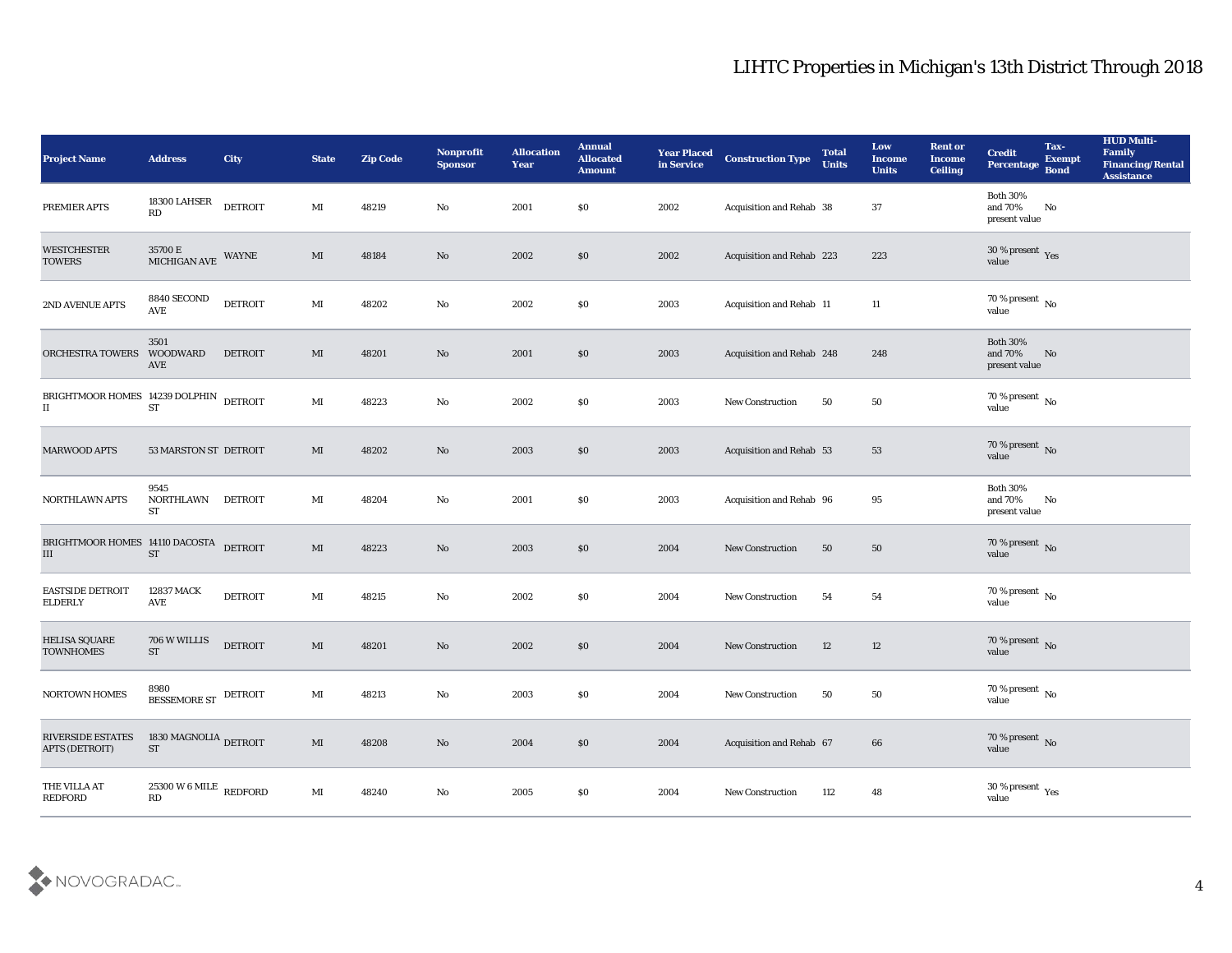| <b>Project Name</b>                                     | <b>Address</b>                                  | <b>City</b>    | <b>State</b>           | <b>Zip Code</b> | Nonprofit<br><b>Sponsor</b> | <b>Allocation</b><br><b>Year</b> | <b>Annual</b><br><b>Allocated</b><br><b>Amount</b> | <b>Year Placed</b><br>in Service | <b>Construction Type</b> | <b>Total</b><br><b>Units</b> | Low<br><b>Income</b><br><b>Units</b> | <b>Rent or</b><br><b>Income</b><br><b>Ceiling</b> | <b>Credit</b><br>Percentage                    | Tax-<br><b>Exempt</b><br><b>Bond</b> | <b>HUD Multi-</b><br>Family<br><b>Financing/Rental</b><br><b>Assistance</b> |
|---------------------------------------------------------|-------------------------------------------------|----------------|------------------------|-----------------|-----------------------------|----------------------------------|----------------------------------------------------|----------------------------------|--------------------------|------------------------------|--------------------------------------|---------------------------------------------------|------------------------------------------------|--------------------------------------|-----------------------------------------------------------------------------|
| <b>SPRINGWELLS</b><br><b>PARTNERS</b>                   | 2506 CARSON<br><b>ST</b>                        | <b>DETROIT</b> | MI                     | 48209           | No                          | 2002                             | \$0                                                | 2004                             | Acquisition and Rehab 54 |                              | 54                                   |                                                   | $70\,\%$ present $\,$ No value                 |                                      |                                                                             |
| <b>WOODBRIDGE</b><br><b>ESTATES APTS I</b>              | 3521 JOHN C<br><b>LODGE FWY</b>                 | <b>DETROIT</b> | MI                     | 48201           | $\mathbf{No}$               | 2003                             | \$0                                                | 2004                             | <b>New Construction</b>  | 48                           | 35                                   |                                                   | $70\,\%$ present $\,$ No value                 |                                      |                                                                             |
| <b>WOODBRIDGE</b><br><b>ESTATES APTS II</b>             | 3521 JOHN C<br><b>LODGE FWY</b>                 | <b>DETROIT</b> | MI                     | 48201           | No                          | 2003                             | $\boldsymbol{\mathsf{S}}\boldsymbol{\mathsf{O}}$   | 2004                             | <b>New Construction</b>  | 70                           | 50                                   |                                                   | $70\,\%$ present $\,$ No value                 |                                      |                                                                             |
| BUERSMEYER MANOR                                        | $8500\,\mbox{WYOMING}\,\,$ DETROIT<br><b>ST</b> |                | $\mathbf{M}$           | 48204           | Yes                         | 2003                             | \$0                                                | 2004                             | Acquisition and Rehab 35 |                              | 35                                   |                                                   | $70\,\%$ present $\,$ No value                 |                                      |                                                                             |
| MIDTOWN SQUARE<br><b>APTS</b>                           | 93 SEWARD ST DETROIT                            |                | MI                     | 48202           | No                          | 2002                             | \$676,973                                          | 2004                             | Acquisition and Rehab 71 |                              | 70                                   | 60% AMGI                                          | $70\,\%$ present $\,$ No value                 |                                      |                                                                             |
| BREWER PARK HOMES LILLIBRIDGE ST DETROIT                |                                                 |                | $\mathbf{M}$ I         | 48214           | No                          | 2003                             | \$0                                                | 2005                             | <b>New Construction</b>  | 50                           | 50                                   |                                                   | $70\,\%$ present $\,$ No value                 |                                      |                                                                             |
| <b>CORE CITY ESTATES</b><br><b>PHASE I</b>              | 3900 WABASH<br><b>ST</b>                        | <b>DETROIT</b> | $\mathbf{M}\mathbf{I}$ | 48208           | Yes                         | 2004                             | \$1,093,147                                        | 2005                             | New Construction         | 66                           | 66                                   | 60% AMGI                                          | $70\,\%$ present $\,$ No value                 |                                      |                                                                             |
| <b>DEVIN APTS</b>                                       | 2710W<br><b>CHICAGO</b>                         | <b>DETROIT</b> | MI                     | 48206           | $\mathbf{No}$               | 2003                             | \$0                                                | 2005                             | Acquisition and Rehab 42 |                              | 41                                   |                                                   | <b>Both 30%</b><br>and $70\%$<br>present value | No                                   |                                                                             |
| MARTIN LUTHER KING $_{\rm{AVE}}^{2515\text{ W FOREST}}$ |                                                 | <b>DETROIT</b> | $\mathbf{M}\mathbf{I}$ | 48208           | Yes                         | 2004                             | \$759,411                                          | 2005                             | New Construction         | 45                           | 45                                   | 60% AMGI                                          | $70$ % present $\,$ No value                   |                                      |                                                                             |
| NORTH END VILLAGE 1000 ALGER ST DETROIT                 |                                                 |                | MI                     | 48211           | No                          | 2004                             | \$0                                                | 2005                             | <b>New Construction</b>  | 50                           | 50                                   |                                                   | $70\,\%$ present $\,$ No value                 |                                      |                                                                             |
| PINIGREE PARK HOMES 3806 MAXWELL DETROIT                |                                                 |                | MI                     | 48214           | No                          | 2003                             | \$0                                                | 2005                             | <b>New Construction</b>  | 50                           | 50                                   |                                                   | 70 % present No<br>value                       |                                      |                                                                             |
| <b>SHELBORNE SQUARE</b><br><b>APTS</b>                  | 8931 MOUNT<br><b>ELLIOTT ST</b>                 | <b>DETROIT</b> | $\mathbf{M}\mathbf{I}$ | 48211           | $\mathbf {No}$              | 2003                             | \$712,018                                          | 2005                             | New Construction         | 64                           | $64\,$                               | 60% AMGI                                          | $70\,\%$ present $\,$ No value                 |                                      |                                                                             |
| <b>SPRINGWELLS</b><br><b>PARTNERS II</b>                | 8715 W VERNOR $\,$ DETROIT<br><b>HWY</b>        |                | $\mathbf{M}\mathbf{I}$ | 48209           | $\mathbf{Yes}$              | 2003                             | $\$0$                                              | 2005                             | Acquisition and Rehab 34 |                              | 34                                   |                                                   | $70\,\%$ present $\,$ No value                 |                                      |                                                                             |

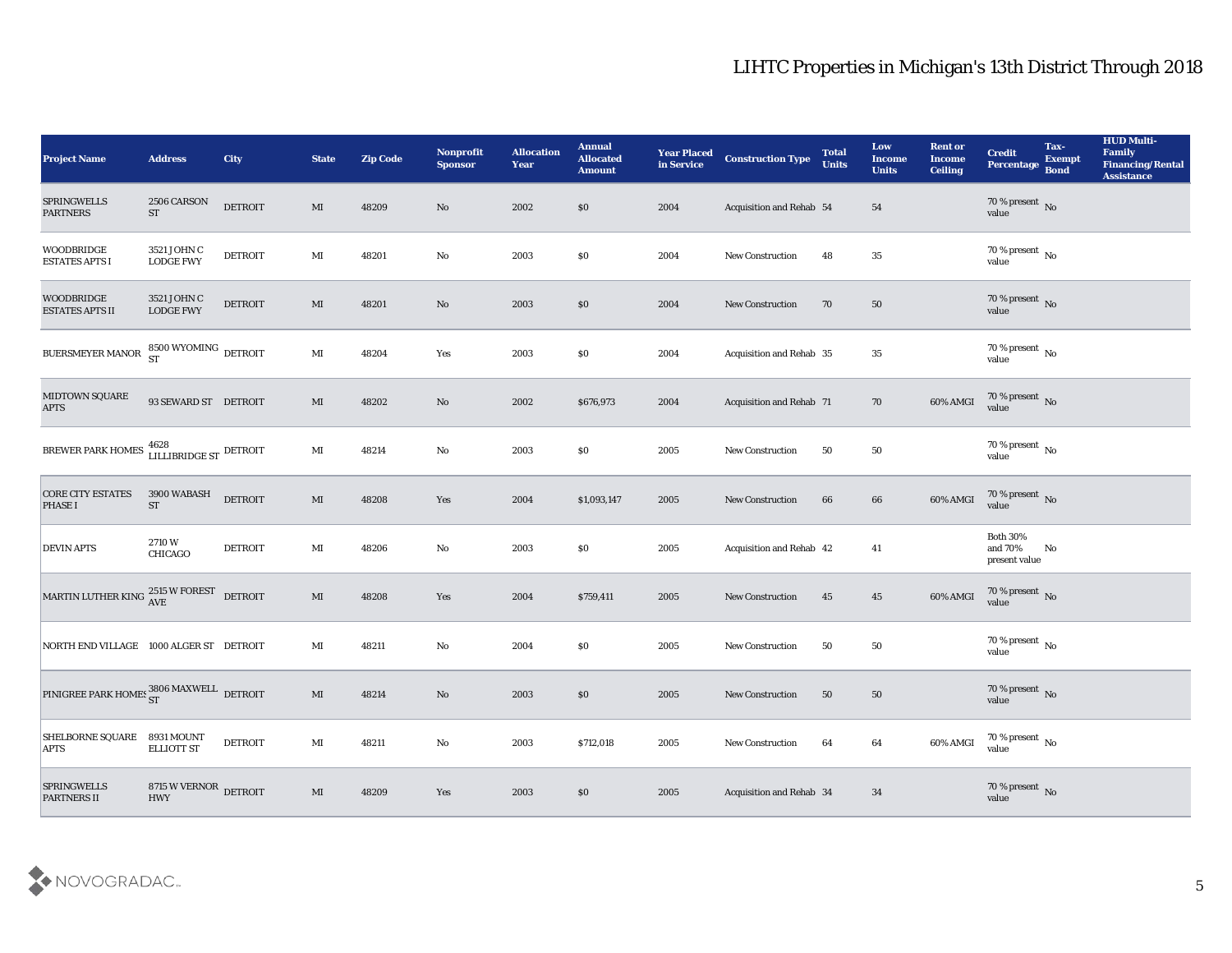| <b>Project Name</b>                                                                               | <b>Address</b>                           | <b>City</b>    | <b>State</b>           | <b>Zip Code</b> | Nonprofit<br><b>Sponsor</b> | <b>Allocation</b><br><b>Year</b> | <b>Annual</b><br><b>Allocated</b><br><b>Amount</b> | <b>Year Placed</b><br>in Service | <b>Construction Type</b>     | <b>Total</b><br><b>Units</b> | Low<br>Income<br><b>Units</b> | <b>Rent or</b><br><b>Income</b><br><b>Ceiling</b> | <b>Credit</b><br><b>Percentage</b>          | Tax-<br><b>Exempt</b><br><b>Bond</b> | <b>HUD Multi-</b><br>Family<br><b>Financing/Rental</b><br><b>Assistance</b> |
|---------------------------------------------------------------------------------------------------|------------------------------------------|----------------|------------------------|-----------------|-----------------------------|----------------------------------|----------------------------------------------------|----------------------------------|------------------------------|------------------------------|-------------------------------|---------------------------------------------------|---------------------------------------------|--------------------------------------|-----------------------------------------------------------------------------|
| <b>THE VILLAGE OF</b><br>WOODBRIDGE MANOR 1300 MLK JR<br><b>SENIOR LIVING</b><br><b>COMMUNITY</b> | <b>BLVD</b>                              | <b>DETROIT</b> | MI                     | 48201           | Yes                         | 2003                             | $\$0$                                              | 2005                             | New Construction             | 100                          | 100                           |                                                   | $70\,\%$ present $\,$ No value              |                                      |                                                                             |
| <b>BRAINARD STREET</b><br><b>APTS</b>                                                             | 640 BRAINARD<br><b>ST</b>                | <b>DETROIT</b> | MI                     | 48201           | No                          | 2007                             | \$545,921                                          | 2005                             | <b>New Construction</b>      | 120                          | 120                           | 60% AMGI                                          | $30\,\%$ present $\,$ Yes value             |                                      |                                                                             |
| <b>CORE CITY ESTATES</b><br><b>PHASE II</b>                                                       | 3803 14TH ST                             | <b>DETROIT</b> | $\mathbf{M}\mathbf{I}$ | 48208           | Yes                         | 2003                             | \$1,054,755                                        | 2006                             | <b>New Construction</b>      | 60                           | 60                            | 60% AMGI                                          | $70\,\%$ present $\,$ No value              |                                      |                                                                             |
| PROVIDENCE PLACE                                                                                  | 3845<br>BELVIDERE ST                     | <b>DETROIT</b> | MI                     | 48214           | No                          | 2004                             | \$867,223                                          | 2006                             | <b>New Construction</b>      | 50                           | 50                            | 60% AMGI                                          | $70\,\%$ present $\,$ No value              |                                      |                                                                             |
| <b>HERITAGE PLACE AT</b><br><b>MAGNOLIA</b>                                                       | 3701 15TH ST                             | <b>DETROIT</b> | MI                     | 48208           | Yes                         | 2004                             | \$798,328                                          | 2006                             | <b>New Construction</b>      | 88                           | 88                            | 60% AMGI                                          | $70\,\%$ present $\,$ No value              |                                      |                                                                             |
| <b>KENDALL HOMES</b>                                                                              | 12000<br><b>APPOLINE ST</b>              | <b>DETROIT</b> | MI                     | 48227           | Yes                         | 2005                             | \$778,231                                          | 2006                             | <b>New Construction</b>      | 38                           | 38                            | 60% AMGI                                          | $70\,\%$ present $\,$ No value              |                                      |                                                                             |
| MELROSE SQUARE<br><b>HOMES</b>                                                                    | 7335 MELROSE<br><b>ST</b>                | <b>DETROIT</b> | MI                     | 48211           | No                          | 2005                             | \$420,896                                          | 2006                             | <b>New Construction</b>      | 24                           | 24                            | 60% AMGI                                          | $70\%$ present No value                     |                                      |                                                                             |
| <b>NEWBERRY LOFTS</b>                                                                             | 35140 W<br>MICHIGAN AVE                  | WAYNE          | MI                     | 48184           | No                          | 2004                             | \$118,167                                          | 2006                             | <b>New Construction</b>      | 12                           | 12                            | 60% AMGI                                          | $70\,\%$ present $_{\rm No}$ value          |                                      |                                                                             |
| NORTOWN HOMES II                                                                                  | 9651<br>EDGEWOOD ST                      | DETROIT        | MI                     | 48213           | No                          | 2004                             | \$759,411                                          | 2006                             | <b>New Construction</b>      | 45                           | 45                            | 60% AMGI                                          | $70\,\%$ present $\,$ No value              |                                      |                                                                             |
| ${\small \bf SPRINGWELLS \textbf{ PARTNE} }^{\textbf{2439}} {\small \bf{CARSON} }$                |                                          | <b>DETROIT</b> | MI                     | 48209           | Yes                         | 2004                             | \$335,354                                          | 2006                             | <b>Acquisition and Rehab</b> | 22                           |                               | 22 60% AMGI                                       | <b>Both 30%</b><br>and 70%<br>present value | No                                   |                                                                             |
| <b>ST JOHN HOMES</b>                                                                              | 3728<br>MONTCLAIR ST DETROIT             |                | MI                     | 48214           | Yes                         | 2004                             | \$762,890                                          | 2006                             | <b>New Construction</b>      | 45                           | 45                            | 60% AMGI                                          | 70 % present $\,$ No $\,$<br>value          |                                      |                                                                             |
| <b>W CHICAGO APTS</b>                                                                             | $3410\,\mathrm{W}$<br>CHICAGO            | $\rm DETROIT$  | $\mathbf{M}\mathbf{I}$ | 48206           | $\mathbf {No}$              | 2004                             | \$516,435                                          | 2006                             | Acquisition and Rehab 44     |                              | 43                            | 50% AMGI                                          | Both $30\%$<br>and $70\%$<br>present value  | No                                   |                                                                             |
| <b>WEST BOSTON APTS</b>                                                                           | $2725\,\mathrm{W}$ BOSTON<br><b>BLVD</b> | <b>DETROIT</b> | $\mathbf{M}\mathbf{I}$ | 48206           | ${\bf No}$                  | 2004                             | \$452,198                                          | 2006                             | Acquisition and Rehab 38     |                              | 37                            | 50% AMGI                                          | Both $30\%$<br>and $70\%$<br>present value  | $\mathbf{N}\mathbf{o}$               |                                                                             |

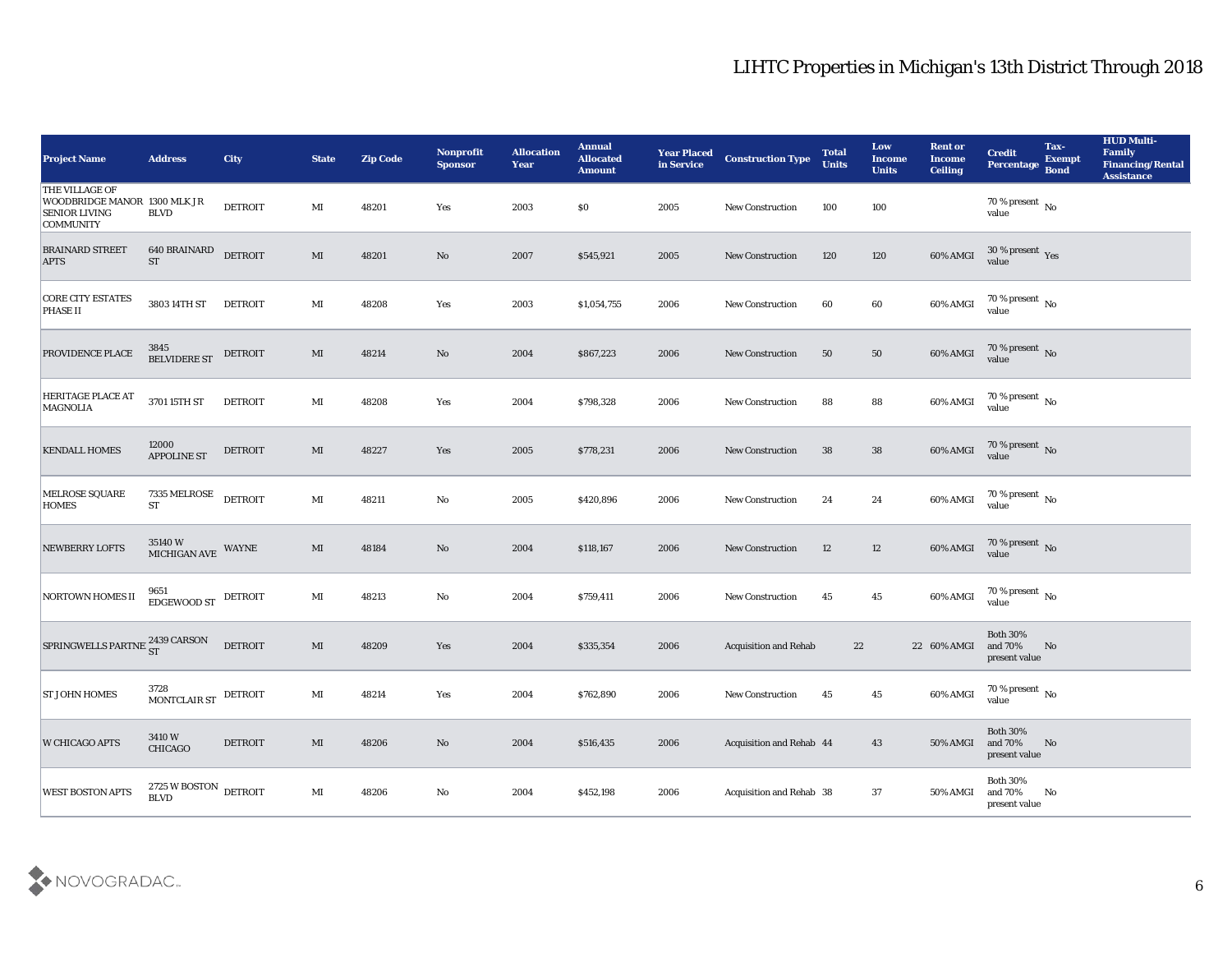| <b>Project Name</b>                                            | <b>Address</b>                                         | <b>City</b>    | <b>State</b>           | <b>Zip Code</b> | <b>Nonprofit</b><br><b>Sponsor</b> | <b>Allocation</b><br><b>Year</b> | <b>Annual</b><br><b>Allocated</b><br><b>Amount</b> | <b>Year Placed</b><br>in Service | <b>Construction Type</b>  | <b>Total</b><br><b>Units</b> | Low<br>Income<br><b>Units</b> | <b>Rent or</b><br><b>Income</b><br><b>Ceiling</b> | <b>Credit</b><br>Percentage                 | Tax-<br><b>Exempt</b><br><b>Bond</b> | <b>HUD Multi-</b><br>Family<br><b>Financing/Rental</b><br><b>Assistance</b> |
|----------------------------------------------------------------|--------------------------------------------------------|----------------|------------------------|-----------------|------------------------------------|----------------------------------|----------------------------------------------------|----------------------------------|---------------------------|------------------------------|-------------------------------|---------------------------------------------------|---------------------------------------------|--------------------------------------|-----------------------------------------------------------------------------|
| <b>CHAPEL HILL</b><br><b>TOWNHOMES</b>                         | 9368 YOSEMITE DETROIT<br><b>ST</b>                     |                | MI                     | 48204           | Yes                                | 2007                             | \$192,546                                          | 2006                             | <b>New Construction</b>   | 12                           | 12                            | 60% AMGI                                          | $70\,\%$ present $\,$ No value              |                                      |                                                                             |
| KARLEY SQUARE APTS                                             | $9645$ SHOEMAKER ST $\,$ DETROIT                       |                | $\mathbf{M}\mathbf{I}$ | 48213           | No                                 | 2004                             | \$353,942                                          | 2006                             | Acquisition and Rehab 30  |                              | 30                            | 60% AMGI                                          | $70\,\%$ present $\,$ No value              |                                      |                                                                             |
| WOODBRIDGE ESTATES 3521 JOHN C                                 |                                                        | <b>DETROIT</b> | $\mathbf{M}\mathbf{I}$ | 48201           | No                                 | 2004                             | \$350,754                                          | 2006                             | New Construction          | 38                           |                               | 26 60% AMGI                                       | $70\,\%$ present $\,$ No value              |                                      |                                                                             |
| WOODBRIDGE ESTATES 3521 JOHN C                                 |                                                        | <b>DETROIT</b> | $\mathbf{M}\mathbf{I}$ | 48201           | No                                 | 2004                             | \$426,550                                          | 2006                             | <b>New Construction</b>   | 45                           | 32                            | 60% AMGI                                          | $70\,\%$ present $\,$ No value              |                                      |                                                                             |
| WOODBRIDGE ESTATES 3521 JOHN C<br>LODGE FWY                    |                                                        | <b>DETROIT</b> | $\mathbf{M}\mathbf{I}$ | 48201           | No                                 | 2004                             | \$643,802                                          | 2006                             | <b>New Construction</b>   | 64                           | 44                            | 60% AMGI                                          | $70\,\%$ present $\,$ No value              |                                      |                                                                             |
| LEXINGTON VILLAGE (I $_{\rm ST}^{1310\; \rm PALISTER}$ detroit |                                                        |                | $\mathbf{M}\mathbf{I}$ | 48202           | No                                 | 2007                             | \$896,239                                          | 2007                             | Acquisition and Rehab 350 |                              | 349                           | 60% AMGI                                          | $30\,\%$ present $\,$ Yes value             |                                      |                                                                             |
| NEW CENTER<br><b>PAVILLION</b>                                 | 666W<br><b>BETHUNE ST</b>                              | DETROIT        | $\mathbf{M}\mathbf{I}$ | 48202           | No                                 | 2005                             | \$347,621                                          | 2007                             | Acquisition and Rehab 76  |                              | 76                            | 60% AMGI                                          | <b>Both 30%</b><br>and 70%<br>present value | No                                   |                                                                             |
| <b>TRUMBULL CROSSING</b>                                       | 5500<br>TRUMBULL ST                                    | <b>DETROIT</b> | $\mathbf{M}\mathbf{I}$ | 48208           | No                                 | 2006                             | \$1,062,242                                        | 2007                             | Acquisition and Rehab 245 |                              | 244                           | 60% AMGI                                          | <b>Both 30%</b><br>and 70%<br>present value | No                                   |                                                                             |
| YOUNG MANOR                                                    | 2500 W GRAND<br><b>BLVD</b>                            | <b>DETROIT</b> | $\mathbf{M}\mathbf{I}$ | 48208           | $\mathbf{N}\mathbf{o}$             | 2006                             | \$843,365                                          | 2007                             | Acquisition and Rehab 153 |                              | 153                           | 60% AMGI                                          | <b>Both 30%</b><br>and 70%<br>present value | No                                   |                                                                             |
| <b>CALUMET</b><br><b>TOWNHOUSES</b>                            | 4387 THIRD ST DETROIT                                  |                | MI                     | 48201           |                                    | 2009                             | \$400,294                                          | 2008                             | Acquisition and Rehab 104 |                              | 104                           | 60% AMGI                                          | <b>Both 30%</b><br>and 70%<br>present value | Yes                                  |                                                                             |
| <b>ART CENTER</b><br><b>TOWNHOMES</b>                          | 5351 CHRYSLER DETROIT<br>${\rm D}{\rm R}$              |                | MI                     | 48202           |                                    | 2007                             | \$381,604                                          | 2008                             | Acquisition and Rehab 60  |                              | 60                            | 60% AMGI and 70%                                  | <b>Both 30%</b><br>present value            | No                                   |                                                                             |
| <b>EUGENE HOGAN</b><br><b>HOUSING ESTATES</b>                  | $5130\,\mathrm{MCKINLEY}\xspace$ DETROIT<br>${\rm ST}$ |                | $\mathbf{M}\mathbf{I}$ | 48208           |                                    | 2006                             | \$257,735                                          | 2008                             | New Construction          | 20                           | ${\bf 20}$                    | 60% AMGI                                          | $70\,\%$ present $\,$ No value              |                                      |                                                                             |
| <b>GREENHOUSE APTS</b>                                         | 17300<br><b>SOUTHFIELD</b><br><b>FWY</b>               | <b>DETROIT</b> | $\mathbf{M}\mathbf{I}$ | 48235           |                                    | 2007                             | \$995,779                                          | 2008                             | Acquisition and Rehab 209 |                              | 209                           | 60% AMGI                                          | $30\,\%$ present $\,$ No value              |                                      |                                                                             |
|                                                                |                                                        |                |                        |                 |                                    |                                  |                                                    |                                  |                           |                              |                               |                                                   |                                             |                                      |                                                                             |

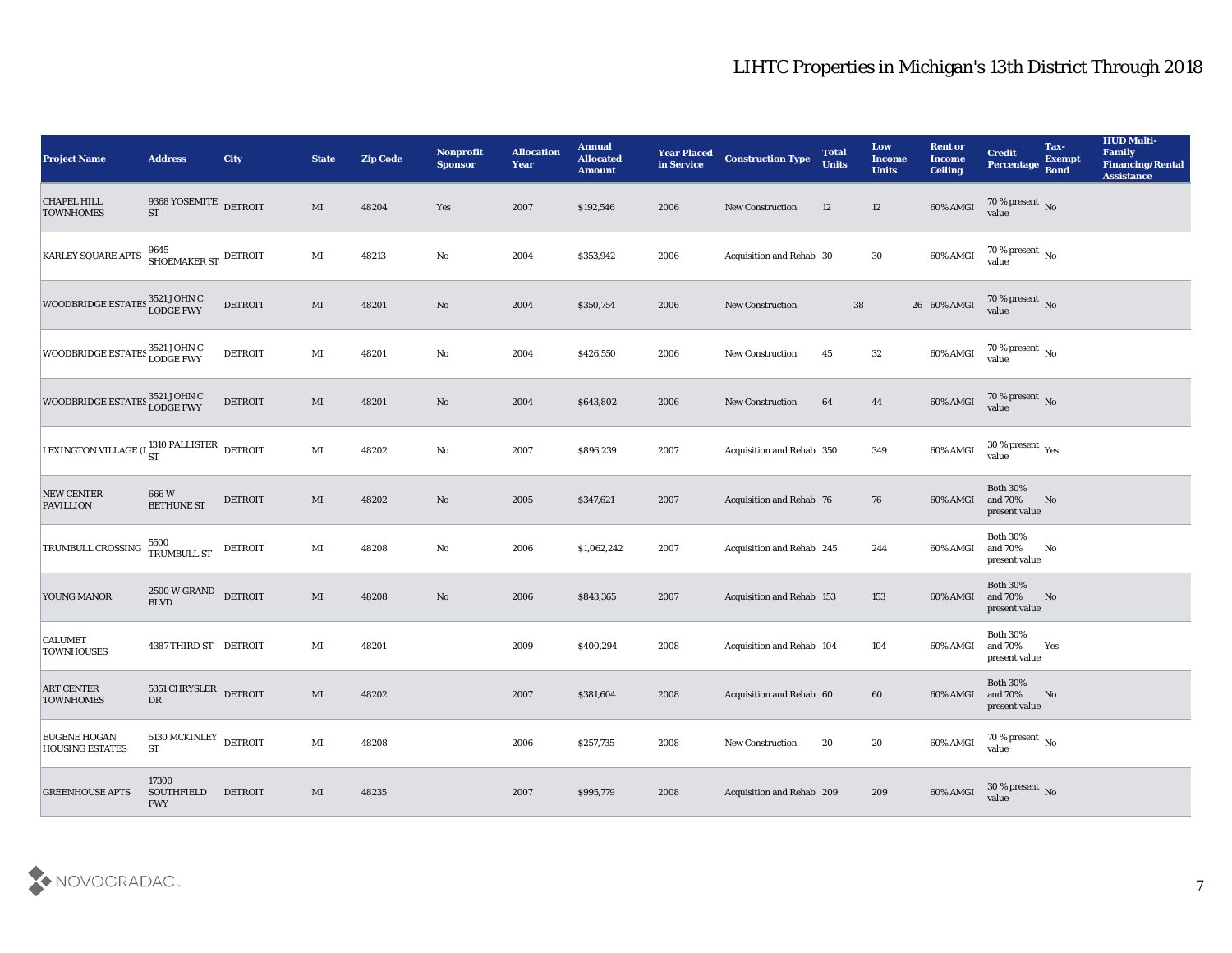| <b>Project Name</b>                         | <b>Address</b>                                       | <b>City</b>      | <b>State</b>           | <b>Zip Code</b> | Nonprofit<br><b>Sponsor</b> | <b>Allocation</b><br><b>Year</b> | <b>Annual</b><br><b>Allocated</b><br><b>Amount</b> | <b>Year Placed</b><br>in Service | <b>Construction Type</b>                                                                        | <b>Total</b><br><b>Units</b> | Low<br><b>Income</b><br><b>Units</b> | <b>Rent or</b><br><b>Income</b><br><b>Ceiling</b> | <b>Credit</b><br>Percentage                   | Tax-<br><b>Exempt</b><br><b>Bond</b> | <b>HUD Multi-</b><br>Family<br><b>Financing/Rental</b><br><b>Assistance</b> |
|---------------------------------------------|------------------------------------------------------|------------------|------------------------|-----------------|-----------------------------|----------------------------------|----------------------------------------------------|----------------------------------|-------------------------------------------------------------------------------------------------|------------------------------|--------------------------------------|---------------------------------------------------|-----------------------------------------------|--------------------------------------|-----------------------------------------------------------------------------|
| MCCOY TOWNHOUSES                            | 5569 JOHN C<br><b>LODGE FWY</b>                      | <b>DETROIT</b>   | MI                     | 48202           |                             | 2009                             | \$238,758                                          | 2008                             | Both New Construction 74<br>and $\ensuremath{\mathrm{A}}\xspace/\ensuremath{\mathrm{R}}\xspace$ |                              | 74                                   | 60% AMGI                                          | $30\,\%$ present $\,$ Yes value               |                                      |                                                                             |
| <b>SAKS PARK HOMES</b>                      | 5028 SCOTTEN<br>ST                                   | <b>DETROIT</b>   | MI                     | 48210           |                             | 2007                             | \$890,960                                          | 2008                             | <b>New Construction</b>                                                                         | 45                           | 45                                   | 60% AMGI                                          | $70\,\%$ present $\,$ No value                |                                      |                                                                             |
| SPRINGWELLS PARTNE 2201<br>LAWNDALE ST      |                                                      | DETROIT          | MI                     | 48209           |                             | 2007                             | \$473,049                                          | 2009                             | <b>Acquisition and Rehab</b>                                                                    | 29                           |                                      | 29 60% AMGI                                       | <b>Both 30%</b><br>and 70%<br>present value   | No                                   |                                                                             |
| SPRINGWELLS VILLAGE 9181 OLIVET ST DETROIT  |                                                      |                  | MI                     | 48209           |                             | 2007                             | \$447,284                                          | 2009                             | New Construction                                                                                | 24                           | 24                                   | 60% AMGI                                          | $70\,\%$ present $\,$ No value                |                                      |                                                                             |
| TOWN CENTER (IN HIG 169 SEARS ST            |                                                      | HIGHLAND PARK MI |                        | 48203           |                             | 2007                             | \$317,914                                          | 2009                             | Acquisition and Rehab 63                                                                        |                              | 63                                   | 60% AMGI                                          | <b>Both 30%</b><br>and 70%<br>present value   | No                                   |                                                                             |
| VANGUARD ELDERLY                            | $8600$ CAMERON $\,$ DETROIT ST                       |                  | MI                     | 48211           |                             | 2007                             | \$849,883                                          | 2009                             | <b>New Construction</b>                                                                         | 48                           | 48                                   | 60% AMGI                                          | $70\,\%$ present $\,$ No value                |                                      |                                                                             |
| <b>ROUGE WOODS APTS</b>                     | 23230 FENKELL DETROIT<br><b>ST</b>                   |                  | $\mathbf{M}\mathbf{I}$ | 48223           | Yes                         | 2007                             | \$271,072                                          | 2009                             | Acquisition and Rehab 23                                                                        |                              | 23                                   | 60% AMGI                                          | $70$ % present $\,$ No $\,$ value             |                                      |                                                                             |
| <b>GARDENVIEW</b><br><b>ESTATES PHASE I</b> | 16404 BELTON<br><b>ST</b>                            | <b>DETROIT</b>   | $\mathbf{M}\mathbf{I}$ | 48228           | No                          | 2011                             | \$823,647                                          | 2010                             | <b>New Construction</b>                                                                         | 96                           | 96                                   | 50% AMGI                                          | $30\,\%$ present $\,$ Yes value               |                                      |                                                                             |
| <b>HIGHLAND MANOR</b><br><b>APTS</b>        | <b>20 SEARS ST</b>                                   | HIGHLAND PARK MI |                        | 48203           | No                          | 2008                             | \$541,463                                          | 2010                             | New Construction                                                                                | 48                           | 48                                   | 60% AMGI                                          | $70\,\%$ present $\,$ No value                |                                      |                                                                             |
| <b>LANIER COURT APTS</b>                    | $3801\,\mbox{HOLCOMB}$ DETROIT<br><b>ST</b>          |                  | $\mathbf{M}\mathbf{I}$ | 48214           | No                          | 2008                             | \$387,016                                          | 2010                             | Acquisition and Rehab 26                                                                        |                              | 26                                   | 60% AMGI                                          | <b>Both 30%</b><br>and 70%<br>present value   | No                                   | No                                                                          |
| PIQUETTE SQUARE                             | 285 PIQUETTE<br><b>ST</b>                            | <b>DETROIT</b>   | MI                     | 48202           | No                          | 2012                             | \$779,708                                          | 2010                             | <b>New Construction</b>                                                                         | 150                          | 150                                  | 60% AMGI                                          | 30 % present $\,\rm \gamma_{\rm es}$<br>value |                                      |                                                                             |
| <b>WOODSIDE SQUARE</b><br><b>APTS</b>       | 35444 E<br>ALEXANDER ST ROMULUS                      |                  | $\mathbf{M}$           | 48174           | $\mathbf {No}$              | 2009                             | \$477,275                                          | 2010                             | Acquisition and Rehab 85                                                                        |                              | 85                                   | 60% AMGI                                          | <b>Both 30%</b><br>and 70%<br>present value   | No                                   |                                                                             |
| <b>GABRIELLE APTS</b>                       | <b>14201 SECOND</b><br>$\operatorname{\mathbf{AVE}}$ | HIGHLAND PARK MI |                        | 48203           | $\mathbf {No}$              | 2010                             | \$0                                                | 2010                             | Acquisition and Rehab 336                                                                       |                              | 336                                  |                                                   | 60% AMGI TCEP only No                         |                                      | No                                                                          |

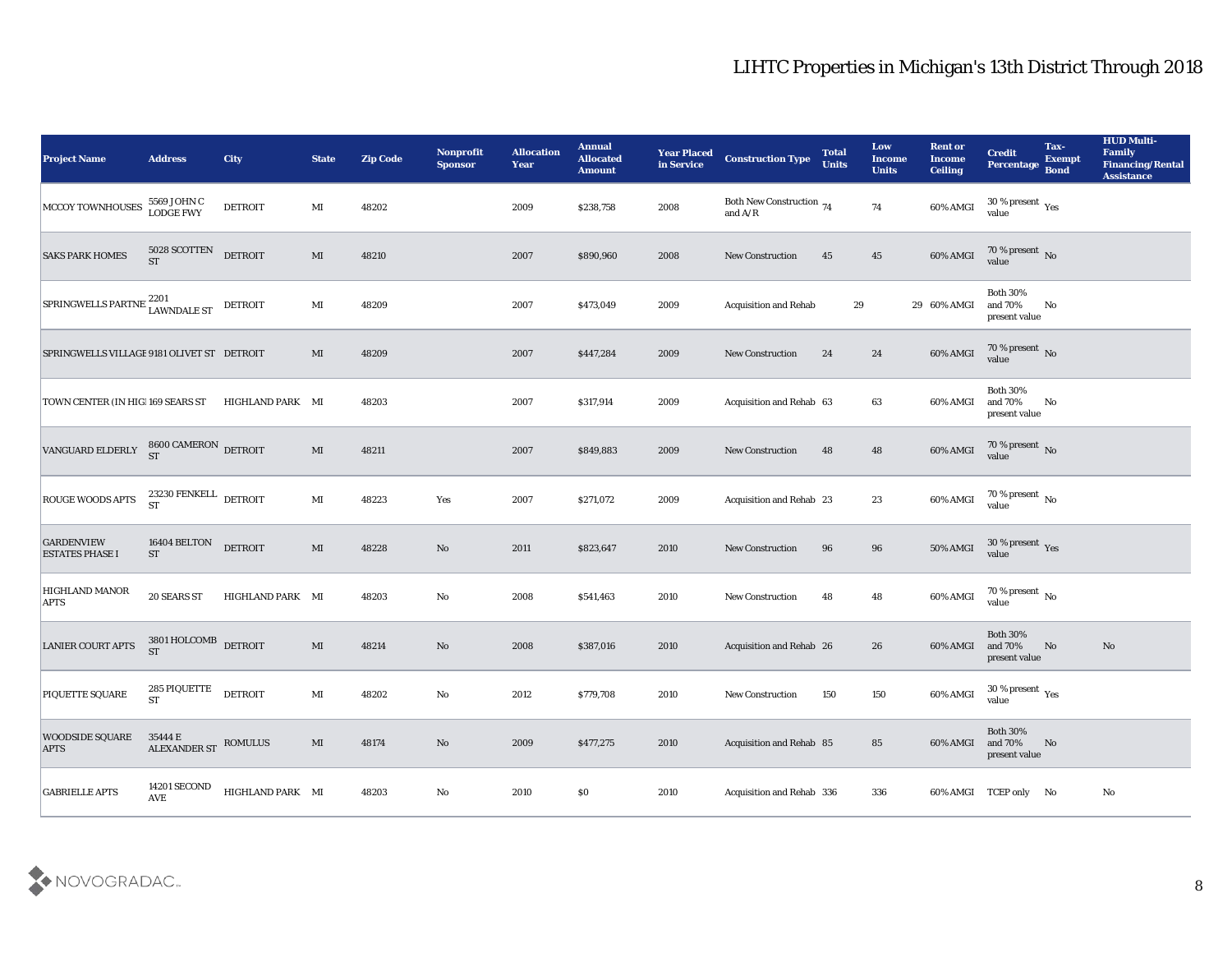| <b>Project Name</b>                            | <b>Address</b>                                         | <b>City</b>                 | <b>State</b>           | <b>Zip Code</b> | Nonprofit<br><b>Sponsor</b> | <b>Allocation</b><br><b>Year</b> | <b>Annual</b><br><b>Allocated</b><br><b>Amount</b> | <b>Year Placed</b><br>in Service | <b>Construction Type</b>  | <b>Total</b><br><b>Units</b> | Low<br><b>Income</b><br><b>Units</b> | <b>Rent or</b><br><b>Income</b><br><b>Ceiling</b> | <b>Credit</b><br><b>Percentage</b>          | Tax-<br><b>Exempt</b><br><b>Bond</b> | <b>HUD Multi-</b><br>Family<br><b>Financing/Rental</b><br><b>Assistance</b> |
|------------------------------------------------|--------------------------------------------------------|-----------------------------|------------------------|-----------------|-----------------------------|----------------------------------|----------------------------------------------------|----------------------------------|---------------------------|------------------------------|--------------------------------------|---------------------------------------------------|---------------------------------------------|--------------------------------------|-----------------------------------------------------------------------------|
| <b>ACROSS THE PARK</b><br><b>APTS</b>          | 2700 S<br><b>ANNABELLE ST</b>                          | DETROIT                     | MI                     | 48217           | No                          | 2012                             | \$112,210                                          | 2011                             | Acquisition and Rehab 201 |                              | 200                                  | 60% AMGI                                          | $30\,\%$ present $\,$ Yes value             |                                      |                                                                             |
| <b>BISHOP MOORE APTS</b>                       | 99<br><b>PKWY</b>                                      | MANCHESTER HIGHLAND PARK MI |                        | 48203           | No                          | 2010                             | \$651,707                                          | 2011                             | Acquisition and Rehab 103 |                              | 103                                  | 60% AMGI                                          | <b>Both 30%</b><br>and 70%<br>present value | No                                   |                                                                             |
| <b>CORNERSTONE</b><br><b>ESTATES PHASE I</b>   | 2921 FOURTH<br><b>ST</b>                               | <b>DETROIT</b>              | $\mathbf{M}\mathbf{I}$ | 48201           | No                          | 2010                             | \$908,130                                          | 2011                             | <b>New Construction</b>   | 58                           | 58                                   | 60% AMGI                                          | $70\,\%$ present $\,$ No value              |                                      |                                                                             |
| FREEDOM PLACE                                  | 1101 W WARREN $_{\rm DETROIT}$<br>$\operatorname{AVE}$ |                             | MI                     | 48201           | No                          | 2012                             | \$1,119,530                                        | 2011                             | Acquisition and Rehab 352 |                              | 350                                  | 60% AMGI                                          | $30\,\%$ present $\,$ Yes value             |                                      |                                                                             |
| <b>GARDENVIEW</b><br><b>ESTATES PHASE II A</b> | 8525 ASBURY<br><b>PARK</b>                             | <b>DETROIT</b>              | MI                     | 48228           | No                          | 2010                             | $\$0$                                              | 2011                             | <b>New Construction</b>   | 45                           | 36                                   |                                                   | 60% AMGI TCEP only No                       |                                      | No                                                                          |
| <b>GARDENVIEW</b><br><b>ESTATES PHASE II C</b> | 8573<br><b>GRANDMONT</b><br>AVE                        | DETROIT                     | MI                     | 48228           | No                          | 2010                             | \$933,764                                          | 2011                             | <b>New Construction</b>   | 48                           | 38                                   | 60% AMGI                                          | 70 % present $\,$ No $\,$<br>value          |                                      | No                                                                          |
| <b>GARDENVIEW</b><br><b>ESTATES PHASE II B</b> | 8524<br><b>GRANDMONT</b><br>AVE                        | <b>DETROIT</b>              | MI                     | 48228           | No                          | 2010                             | $\$0$                                              | 2011                             | <b>New Construction</b>   | 45                           | 36                                   |                                                   | 60% AMGI TCEP only No                       |                                      | No                                                                          |
| <b>HIDDEN PINES /</b><br><b>BONNIE BROOK</b>   | 19800<br>TELEGRAPH RD DETROIT                          |                             | MI                     | 48219           | No                          | 2010                             | \$0\$                                              | 2011                             | Acquisition and Rehab 176 |                              | 36                                   |                                                   | 50% AMGI TCEP only Yes                      |                                      | No                                                                          |
| <b>MAXWELL HOMES</b>                           | 8076 MEDBURY<br><b>ST</b>                              | <b>DETROIT</b>              | MI                     | 48213           | No                          | 2010                             | \$0\$                                              | 2011                             | <b>New Construction</b>   | 30                           | 30                                   |                                                   | 60% AMGI TCEP only No                       |                                      | No                                                                          |
| <b>MEDICAL CENTER</b><br><b>VILLAGE</b>        | 4701 CHRYSLER<br>DR                                    | <b>DETROIT</b>              | MI                     | 48201           | No                          | 2010                             | \$0                                                | 2011                             | Acquisition and Rehab 190 |                              | 190                                  |                                                   | 60% AMGI TCEP only Yes                      |                                      | No                                                                          |
| <b>OAKMAN PLACE</b>                            | 811 OAKMAN<br><b>BLVD</b>                              | <b>DETROIT</b>              | MI                     | 48238           | No                          | 2010                             | $\$0$                                              | 2011                             | <b>New Construction</b>   | 24                           | 24                                   |                                                   | 60% AMGI TCEP only No                       |                                      | No                                                                          |
| <b>ST AUBIN SQUARE</b>                         | 4200 ST AUBIN<br><b>ST</b>                             | <b>DETROIT</b>              | $\mathbf{M}\mathbf{I}$ | 48207           | ${\bf No}$                  | 2010                             | \$0\$                                              | 2011                             | Acquisition and Rehab 49  |                              | 48                                   |                                                   | 60% AMGI TCEP only No                       |                                      | No                                                                          |
| <b>WILDWOOD APTS</b><br><b>HOMES</b>           | 5995N<br>WILDWOOD ST                                   | WESTLAND                    | MI                     | 48185           | $\mathbf{N}\mathbf{o}$      | 2009                             | \$993,613                                          | 2011                             | Acquisition and Rehab 229 |                              | 229                                  | 60% AMGI                                          | <b>Both 30%</b><br>and 70%<br>present value | No                                   | No                                                                          |

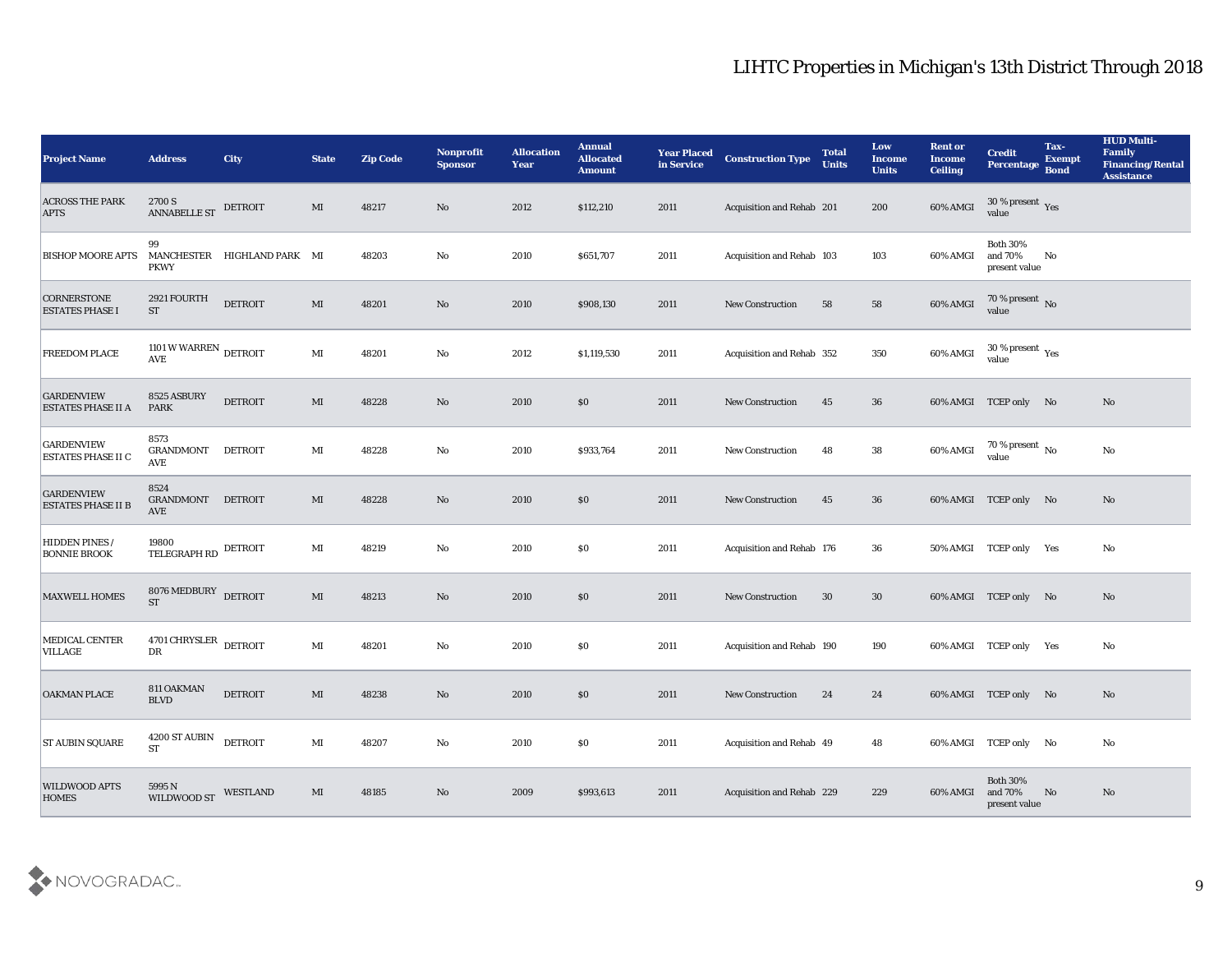| <b>Project Name</b>                             | <b>Address</b>                                  | <b>City</b>    | <b>State</b>           | <b>Zip Code</b> | Nonprofit<br><b>Sponsor</b> | <b>Allocation</b><br><b>Year</b> | <b>Annual</b><br><b>Allocated</b><br><b>Amount</b> | <b>Year Placed<br/>in Service</b> | <b>Construction Type</b> | <b>Total</b><br><b>Units</b> | Low<br><b>Income</b><br><b>Units</b> | <b>Rent or</b><br><b>Income</b><br><b>Ceiling</b> | <b>Credit</b><br>Percentage    | Tax-<br><b>Exempt</b><br><b>Bond</b> | <b>HUD Multi-</b><br>Family<br><b>Financing/Rental</b><br><b>Assistance</b> |
|-------------------------------------------------|-------------------------------------------------|----------------|------------------------|-----------------|-----------------------------|----------------------------------|----------------------------------------------------|-----------------------------------|--------------------------|------------------------------|--------------------------------------|---------------------------------------------------|--------------------------------|--------------------------------------|-----------------------------------------------------------------------------|
| <b>PALMER COURT</b><br><b>TOWNHOUSES</b>        | 5721 ST<br><b>ANTOINE ST</b>                    | <b>DETROIT</b> | MI                     | 48202           | No                          | 2010                             | $\$0$                                              | 2011                              | <b>New Construction</b>  | 173                          | 70                                   |                                                   | 60% AMGI TCEP only Yes         |                                      | No                                                                          |
| <b>GARDENVIEW</b><br><b>ESTATES PHASE III A</b> | 16520 VAN<br><b>BUREN AVE</b>                   | <b>DETROIT</b> | $\mathbf{M}$           | 48228           |                             | Insufficient<br>Data             | $\$0$                                              | Insufficient<br>Data              | Not Indicated            | 39                           | $\bf{0}$                             |                                                   | Not<br>Indicated               |                                      |                                                                             |
| <b>HERITAGE PARK</b><br><b>TOWNHOMES</b>        | $8550\,{\rm HERITAGE}$ DETROIT<br>$\mathbf{PL}$ |                | MI                     | 48204           |                             | Insufficient<br>Data             | $\$0$                                              | Insufficient<br>Data              | Not Indicated            | 66                           | $\bf{0}$                             |                                                   | Not<br>Indicated               |                                      |                                                                             |
| <b>HOPE PARK HOMES</b>                          | 15728 PATTON<br><b>ST</b>                       | <b>DETROIT</b> | $\mathbf{M}\mathbf{I}$ | 48223           |                             | Insufficient<br>Data             | $\$0$                                              | Insufficient<br>Data              | Not Indicated            | 36                           | $\bf{0}$                             |                                                   | Not<br>Indicated               |                                      |                                                                             |
| <b>PERRY SQUARE</b>                             | 17271 RAUPP ST MELVINDALE                       |                | MI                     | 48122           |                             | Insufficient<br>Data             | $\boldsymbol{\mathsf{S}}\boldsymbol{\mathsf{O}}$   | Insufficient<br>Data              | Not Indicated            | 24                           | $\bf{0}$                             |                                                   | Not<br>Indicated               |                                      |                                                                             |
| <b>RAUPP STREET</b><br><b>HOUSING</b>           | 17083 RAUPP ST MELVINDALE                       |                | MI                     | 48122           |                             | Insufficient<br>Data             | $\boldsymbol{\mathsf{S}}\boldsymbol{\mathsf{O}}$   | Insufficient<br>Data              | Not Indicated            | 24                           | $\bf{0}$                             |                                                   | Not<br>Indicated               |                                      |                                                                             |
| <b>ROMULUS TOWER</b>                            | 36500 BIBBINS<br><b>ST</b>                      | <b>ROMULUS</b> | MI                     | 48174           |                             | Insufficient<br>Data             | $\$0$                                              | Insufficient<br>Data              | Not Indicated            | 124                          | $\bf{0}$                             |                                                   | Not<br>Indicated               |                                      |                                                                             |
| <b>SPRINGWELLS</b><br><b>PARTNERS IV</b>        | $6442\rm~MICHIGAN$ DETROIT AVE                  |                | $\mathbf{M}\mathbf{I}$ | 48210           |                             | Insufficient<br>Data             | $\$0$                                              | Insufficient<br>Data              | Not Indicated            | 36                           | $\bf{0}$                             |                                                   | Not<br>Indicated               |                                      |                                                                             |
| <b>UNIVERSITY GROVE</b><br><b>HOMES</b>         | 15500 DEXTER<br>$\operatorname{AVE}$            | <b>DETROIT</b> | $\mathbf{M}$ I         | 48238           |                             | Insufficient<br>Data             | $\$0$                                              | Insufficient<br>Data              | Not Indicated            | 42                           | $\bf{0}$                             |                                                   | Not<br>Indicated               |                                      |                                                                             |
| <b>WAYNE TOWER</b>                              | 35200 SIMS ST WAYNE                             |                | MI                     | 48184           |                             | Insufficient<br>Data             | $\$0$                                              | Insufficient<br>Data              | Not Indicated            | 139                          | $\bf{0}$                             |                                                   | Not<br>Indicated               |                                      |                                                                             |
| <b>WILLIAMS PAVILION</b>                        | 99 E FOREST<br>$\operatorname{AVE}$             | <b>DETROIT</b> | MI                     | 48201           |                             | Insufficient<br>Data             | $\$0$                                              | Insufficient<br>Data              | Not Indicated            | 147                          | $\bf{0}$                             |                                                   | Not<br>Indicated               |                                      |                                                                             |
| <b>13946 STEEL ST</b>                           | 13946 STEEL ST DETROIT                          |                | $\mathbf{M}\mathbf{I}$ | 48227           | $\mathbf {No}$              | 1987                             | $\$0$                                              | 1987                              | Acquisition and Rehab 1  |                              | $\mathbf{1}$                         |                                                   | $30\,\%$ present $\,$ No value |                                      |                                                                             |
| 18545 RIVERVIEW ST                              | 18545<br>RIVERVIEW ST                           | <b>DETROIT</b> | $\mathbf{M}\mathbf{I}$ | 48219           | ${\bf No}$                  | 1987                             | $\$0$                                              | 1987                              | Acquisition and Rehab 1  |                              | $\mathbf{1}$                         |                                                   | $30\,\%$ present $\,$ No value |                                      |                                                                             |

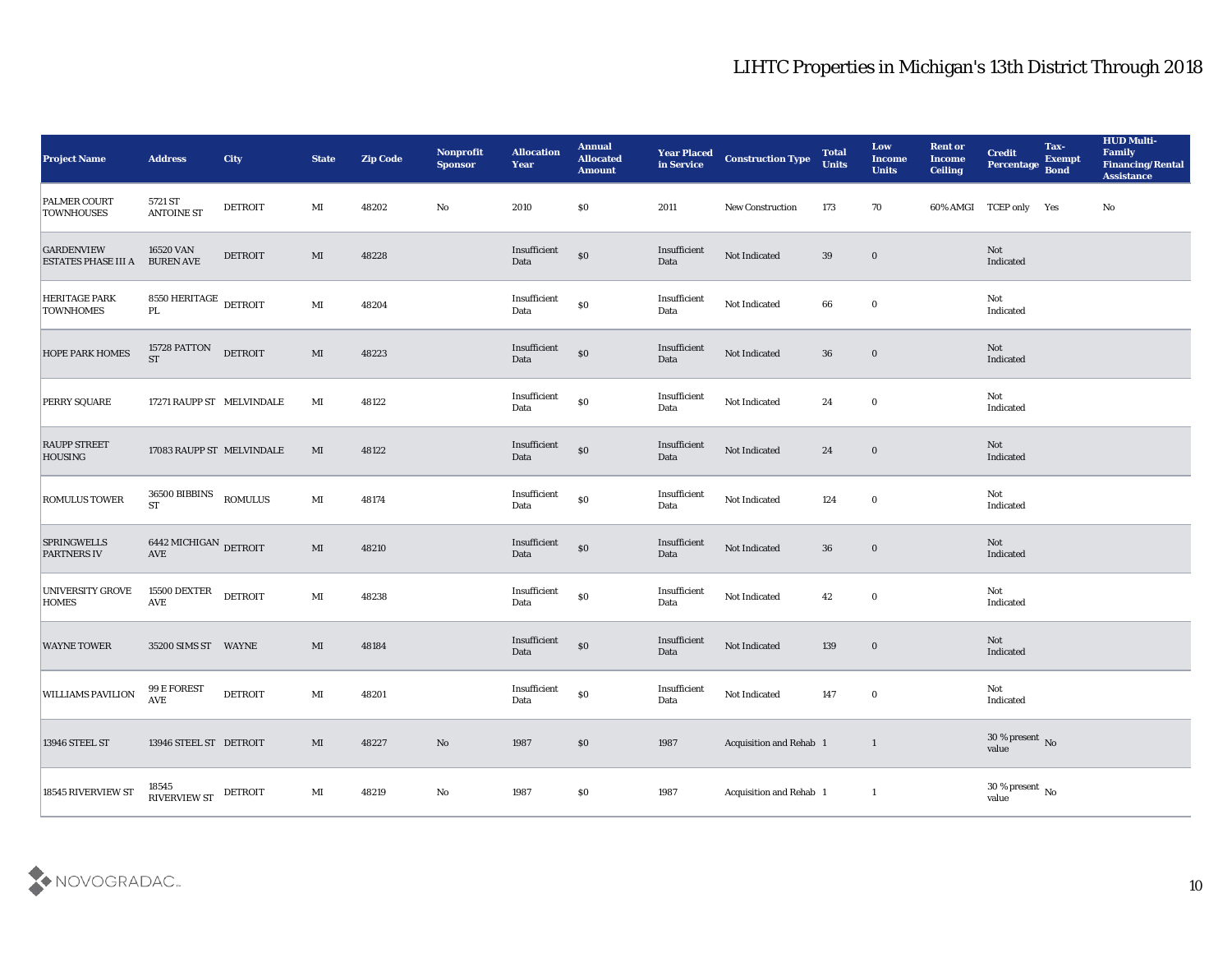| <b>Project Name</b>            | <b>Address</b>                                   | City           | <b>State</b>           | <b>Zip Code</b> | Nonprofit<br><b>Sponsor</b> | <b>Allocation</b><br><b>Year</b> | <b>Annual</b><br><b>Allocated</b><br><b>Amount</b> | <b>Year Placed</b><br>in Service | <b>Construction Type</b>       | <b>Total</b><br><b>Units</b> | Low<br><b>Income</b><br><b>Units</b> | <b>Rent or</b><br><b>Income</b><br><b>Ceiling</b> | <b>Credit</b><br>Percentage Bond      | Tax-<br><b>Exempt</b> | <b>HUD Multi-</b><br>Family<br><b>Financing/Rental</b><br><b>Assistance</b> |
|--------------------------------|--------------------------------------------------|----------------|------------------------|-----------------|-----------------------------|----------------------------------|----------------------------------------------------|----------------------------------|--------------------------------|------------------------------|--------------------------------------|---------------------------------------------------|---------------------------------------|-----------------------|-----------------------------------------------------------------------------|
| 33035-41 ALAMO                 | 33035 ALAMO<br>CT                                | WESTLAND       | $\mathbf{M}\mathbf{I}$ | 48186           | $\mathbf{N}\mathbf{o}$      | 1987                             | \$0                                                | 1987                             | Acquisition and Rehab 4        |                              | $\overline{4}$                       |                                                   | $70\,\%$ present $\,$ No value        |                       |                                                                             |
| <b>9243 SUSSEX ST</b>          | 9243 SUSSEX ST DETROIT                           |                | MI                     | 48228           | $\mathbf{No}$               | 1987                             | $\$0$                                              | 1987                             | Acquisition and Rehab 1        |                              | <sup>1</sup>                         |                                                   | $30\,\%$ present $\,$ No value        |                       |                                                                             |
| 2017 ELBRIDGE CT               | 2017 ELBRIDGE WESTLAND<br><b>CT</b>              |                | $\mathbf{M}\mathbf{I}$ | 48186           |                             | 1988                             | $\$0$                                              | 1988                             | <b>Acquisition and Rehab 4</b> |                              | $\mathbf{3}$                         |                                                   | Not<br>Indicated                      | No                    |                                                                             |
| 2336-38 DEERFIELD              | 2336<br>DEERFIELD CT                             | WESTLAND       | $\mathbf{M}\mathbf{I}$ | 48186           |                             | 1988                             | \$0                                                | 1988                             | <b>Acquisition and Rehab 2</b> |                              | $\boldsymbol{2}$                     |                                                   | Not<br>$\operatorname{Indicated}$     | No                    |                                                                             |
| 32605-07<br><b>MONTMORENCY</b> | 32605<br>MONTMORENC WESTLAND<br>Y ST             |                | MI                     | 48186           |                             | 1988                             | \$0                                                | 1988                             | <b>Acquisition and Rehab 2</b> |                              | $\boldsymbol{2}$                     |                                                   | Not<br>Indicated                      | No                    |                                                                             |
| 1289 MIDDLEBELT RD MIDDLEBELT  | 1289<br>RD                                       | <b>INKSTER</b> | MI                     | 48141           |                             | 1989                             | \$0                                                | 1989                             | Acquisition and Rehab 1        |                              | <sup>1</sup>                         |                                                   | Not<br>Indicated                      | No                    |                                                                             |
| 14232 MANSFIELD ST             | 14232 MANSFIELD ST DETROIT                       |                | $\mathbf{M}\mathbf{I}$ | 48227           |                             | 1989                             | $\$0$                                              | 1989                             | Acquisition and Rehab 1        |                              | $\mathbf{1}$                         |                                                   | Not<br>Indicated                      | No                    |                                                                             |
| 14781 ST MARYS ST              | 14781 ST MARYS $\rm_{\rm\,DETROIT}$<br><b>ST</b> |                | $\mathbf{M}$ I         | 48227           |                             | 1989                             | \$0                                                | 1989                             | Acquisition and Rehab 1        |                              | <sup>1</sup>                         |                                                   | Not<br>Indicated                      | No                    |                                                                             |
| 18212 KENTFIELD ST             | 18212<br>KENTFIELD ST                            | DETROIT        | MI                     | 48219           |                             | 1989                             | $\$0$                                              | 1989                             | Acquisition and Rehab 1        |                              | $\mathbf{1}$                         |                                                   | Not<br>Indicated                      | No                    |                                                                             |
| 19369 ST MARYS ST              | 19369 ST MARYS $\,$ DETROIT<br><b>ST</b>         |                | $\mathbf{M}$ I         | 48235           |                             | 1989                             | $\$0$                                              | 1989                             | Acquisition and Rehab 1        |                              | $\mathbf{1}$                         |                                                   | Not<br>Indicated                      | $\mathbf{No}$         |                                                                             |
| 28500 SOMERSET ST              | 28500<br>SOMERSET ST                             | <b>INKSTER</b> | MI                     | 48141           |                             | 1989                             | \$0                                                | 1989                             | Acquisition and Rehab 1        |                              | -1                                   |                                                   | Not<br>Indicated                      | No                    |                                                                             |
| 3624 WALNUT ST                 | $3624\text{\,WALNUT}$<br><b>ST</b>               | <b>INKSTER</b> | $\mathbf{M}\mathbf{I}$ | 48141           |                             | 1989                             | $\$0$                                              | 1989                             | Acquisition and Rehab 1        |                              | <sup>1</sup>                         |                                                   | Not<br>Indicated                      | $\mathbf {No}$        |                                                                             |
| 3753 ISABELLE ST               | 3753 ISABELLE<br>ST                              | <b>INKSTER</b> | $\mathbf{M}\mathbf{I}$ | 48141           |                             | 1989                             | $\$0$                                              | 1989                             | Acquisition and Rehab 1        |                              | $\mathbf{1}$                         |                                                   | $\operatorname{\bf Not}$<br>Indicated | $\rm No$              |                                                                             |

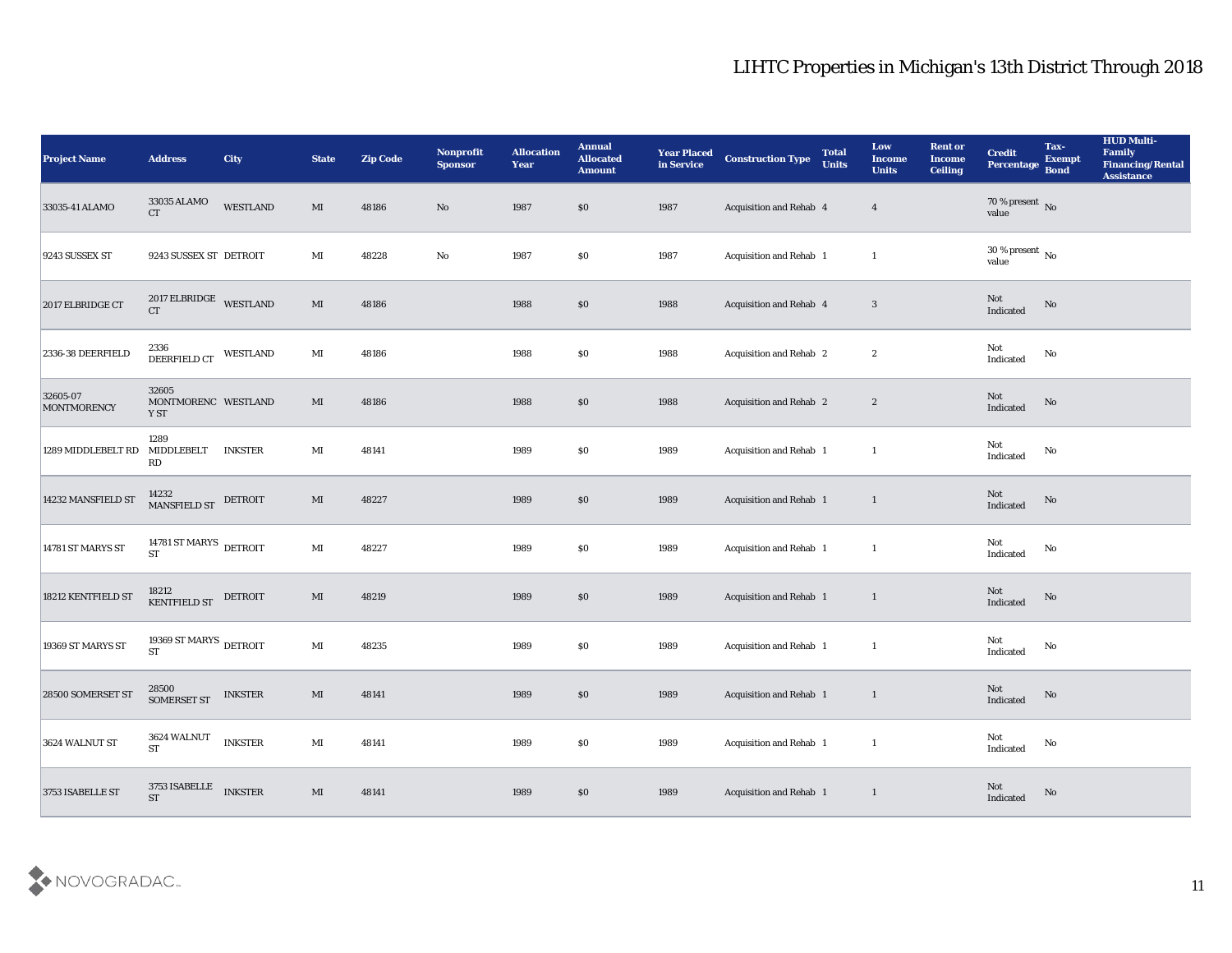| <b>Project Name</b>                       | <b>Address</b>                                     | City                                | <b>State</b>           | <b>Zip Code</b> | Nonprofit<br><b>Sponsor</b> | <b>Allocation</b><br><b>Year</b> | <b>Annual</b><br><b>Allocated</b><br><b>Amount</b> | <b>Year Placed</b><br>in Service | <b>Construction Type</b>  | <b>Total</b><br><b>Units</b> | Low<br><b>Income</b><br><b>Units</b> | <b>Rent or</b><br><b>Income</b><br><b>Ceiling</b> | <b>Credit</b><br>Percentage                    | Tax-<br><b>Exempt</b><br><b>Bond</b> | <b>HUD Multi-</b><br>Family<br><b>Financing/Rental</b><br><b>Assistance</b> |
|-------------------------------------------|----------------------------------------------------|-------------------------------------|------------------------|-----------------|-----------------------------|----------------------------------|----------------------------------------------------|----------------------------------|---------------------------|------------------------------|--------------------------------------|---------------------------------------------------|------------------------------------------------|--------------------------------------|-----------------------------------------------------------------------------|
| HICKORY GREEN APTS 35471 HICKORY WESTLAND |                                                    |                                     | MI                     | 48185           |                             | 1988                             | $\$0$                                              | 1990                             | New Construction          | 60                           | 60                                   |                                                   | Not<br>Indicated                               | No                                   |                                                                             |
| HOWARD PLACE APTS                         |                                                    | 369 GLENDALE HIGHLAND PARK MI<br>ST |                        | 48203           |                             | 1988                             | \$0                                                | 1990                             | Acquisition and Rehab 210 |                              | 210                                  |                                                   | Not<br>Indicated                               | Yes                                  |                                                                             |
| 11338 MEMORIAL ST                         | 11338<br>MEMORIAL ST                               | DETROIT                             | MI                     | 48227           | $\mathbf {No}$              | 1991                             | \$0                                                | 1991                             | Acquisition and Rehab 1   |                              | $\mathbf{1}$                         |                                                   | 70 % present $\,$ No $\,$<br>value             |                                      |                                                                             |
| 14432 ARDMORE ST                          | 14432<br><b>ARDMORE ST</b>                         | <b>DETROIT</b>                      | MI                     | 48227           | No                          | 1991                             | $\$0$                                              | 1991                             | Acquisition and Rehab 1   |                              | $\mathbf{1}$                         |                                                   | <b>Both 30%</b><br>and $70\%$<br>present value | No                                   |                                                                             |
| 17291 TRINITY ST                          | 17291 TRINITY<br><b>ST</b>                         | <b>DETROIT</b>                      | $\mathbf{M}\mathbf{I}$ | 48219           | $\mathbf {No}$              | 1991                             | $\$0$                                              | 1991                             | Acquisition and Rehab 1   |                              | 1                                    |                                                   | <b>Both 30%</b><br>and 70%<br>present value    | No                                   |                                                                             |
| 9330 SORRENTO ST                          | 9330<br>SORRENTO ST                                | DETROIT                             | MI                     | 48228           | No                          | 1991                             | \$0                                                | 1991                             | Acquisition and Rehab 1   |                              | $\mathbf{1}$                         |                                                   | $70\,\%$ present $\,$ No value                 |                                      |                                                                             |
| <b>ALEXANDER YOUNG</b><br><b>TERRACE</b>  | 457 E KIRBY ST DETROIT                             |                                     | MI                     | 48202           | No                          | 1991                             | \$0                                                | 1991                             | Acquisition and Rehab 30  |                              | 30                                   |                                                   | <b>Both 30%</b><br>and 70%<br>present value    | No                                   |                                                                             |
| <b>HISTORIC NEW</b><br><b>CENTER</b>      | 628 DELAWARE DETROIT<br><b>ST</b>                  |                                     | MI                     | 48202           | No                          | 1991                             | $\$0$                                              | 1991                             | Acquisition and Rehab 104 |                              | 104                                  |                                                   | $30\,\%$ present $\,$ No value                 |                                      |                                                                             |
| <b>VAN DYKE CENTER</b>                    | $8100\rm\,GRATIOT$<br><b>AVE</b>                   | <b>DETROIT</b>                      | $\mathbf{M}\mathbf{I}$ | 48213           | Yes                         | 1991                             | $\$0$                                              | 1991                             | Acquisition and Rehab 200 |                              | 200                                  |                                                   | <b>Both 30%</b><br>and 70%<br>present value    | No                                   |                                                                             |
| <b>VIRGINIA PARK</b><br><b>MEADOWS</b>    | 2021 BLAINE ST DETROIT                             |                                     | MI                     | 48206           | No                          | 1989                             | \$0                                                | 1991                             | <b>New Construction</b>   | 82                           | 82                                   |                                                   | $70\,\%$ present $\,$ No value                 |                                      |                                                                             |
| 13674 THORNTON ST                         | 13674<br>THORNTON ST                               | DETROIT                             | MI                     | 48227           | No                          | 1992                             | \$0                                                | 1992                             | Acquisition and Rehab 1   |                              | 1                                    |                                                   | 70 % present $\,$ No $\,$<br>value             |                                      |                                                                             |
| NEW CENTER<br><b>COMMONS</b>              | <b>640 DELAWARE DETROIT</b><br>$\operatorname{ST}$ |                                     | $\mathbf{M}\mathbf{I}$ | 48202           | $\mathbf{N}\mathbf{o}$      | 2010                             | $\$0$                                              | 2011                             | Acquisition and Rehab 71  |                              | 70                                   |                                                   | 60% AMGI TCEP only No                          |                                      | No                                                                          |
| <b>WEST OAKLAND</b><br><b>HOMES</b>       | 4707 CONNER<br><b>ST</b>                           | <b>DETROIT</b>                      | $\mathbf{M}$ I         | 48215           | Yes                         | 2010                             | \$0                                                | 2011                             | <b>New Construction</b>   | 45                           | 45                                   |                                                   | 60% AMGI TCEP only No                          |                                      | $\mathbf {No}$                                                              |

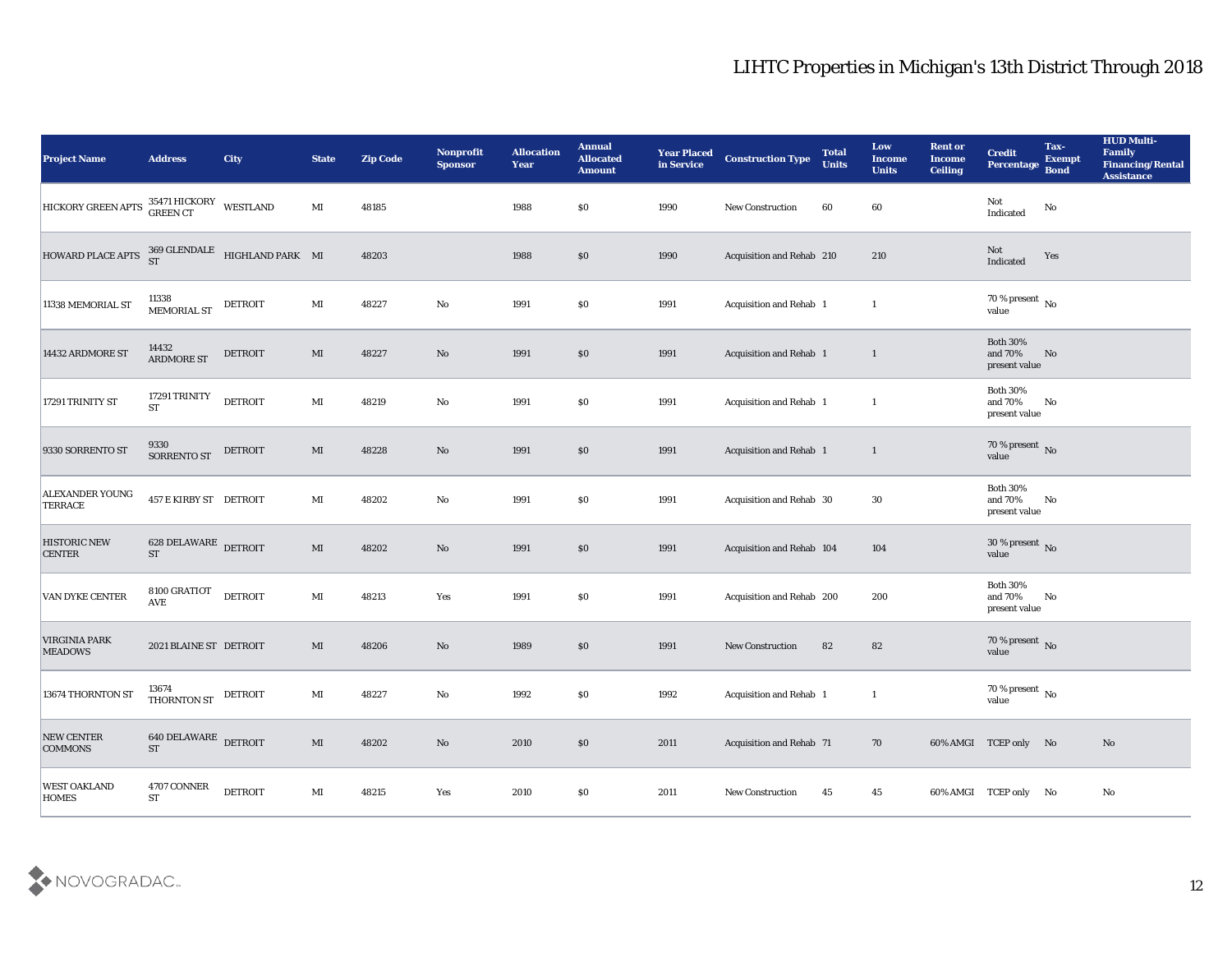| <b>Project Name</b>                             | <b>Address</b>                               | <b>City</b>      | <b>State</b>           | <b>Zip Code</b> | Nonprofit<br><b>Sponsor</b> | <b>Allocation</b><br><b>Year</b> | <b>Annual</b><br><b>Allocated</b><br><b>Amount</b> | <b>Year Placed</b><br>in Service | <b>Construction Type</b>         | <b>Total</b><br><b>Units</b> | Low<br><b>Income</b><br><b>Units</b> | <b>Rent or</b><br><b>Income</b><br><b>Ceiling</b> | <b>Credit</b><br>Percentage Bond            | Tax-<br><b>Exempt</b> | <b>HUD Multi-</b><br><b>Family</b><br><b>Financing/Rental</b><br><b>Assistance</b> |
|-------------------------------------------------|----------------------------------------------|------------------|------------------------|-----------------|-----------------------------|----------------------------------|----------------------------------------------------|----------------------------------|----------------------------------|------------------------------|--------------------------------------|---------------------------------------------------|---------------------------------------------|-----------------------|------------------------------------------------------------------------------------|
| <b>CORNERSTONE</b><br><b>ESTATES PHASE III</b>  | 2921 FOURTH<br><b>ST</b>                     | <b>DETROIT</b>   | MI                     | 48201           | No                          | 2010                             | \$997,436                                          | 2012                             | <b>New Construction</b>          | 62                           | 62                                   | 60% AMGI                                          | $\frac{70\%}{\text{value}}$ No              |                       | No                                                                                 |
| MEDICAL CENTER<br>VILLAGE- FAMILY               | $4607\,\mbox{CHRYSLER}\xspace$ DETROIT<br>DR |                  | MI                     | 48201           | No                          | 2010                             | \$1,019,368                                        | 2012                             | Acquisition and Rehab 194        |                              | 194                                  | 60% AMGI                                          | <b>Both 30%</b><br>and 70%<br>present value | No                    | No                                                                                 |
| <b>NSO BELL HOUSING</b>                         | 882 OAKMAN<br><b>BLVD</b>                    | <b>DETROIT</b>   | $\mathbf{M}\mathbf{I}$ | 48238           | No                          | 2010                             | \$3,000,000                                        | 2012                             | Acquisition and Rehab 155        |                              | 155                                  | 50% AMGI                                          | <b>Both 30%</b><br>and 70%<br>present value | No                    | No                                                                                 |
| <b>GARDENVIEW</b><br>ESTATES PHASE III B        | 16461 VAN<br><b>BUREN ST</b>                 | <b>DETROIT</b>   | MI                     | 48228           | No                          | 2010                             | \$942,210                                          | 2012                             | New Construction                 | 46                           | 36                                   | 60% AMGI                                          | 70 % present $\,$ No $\,$<br>value          |                       | No                                                                                 |
| <b>GARDENVIEW</b><br><b>ESTATES PHASE III A</b> | 16461 VAN<br><b>BUREN</b>                    | <b>DETROIT</b>   | MI                     | 48828-0000      | No                          | 2010                             | \$1,020,703                                        | 2012                             | <b>New Construction</b>          | 48                           | 38                                   | 60% AMGI                                          | $70\,\%$ present $\,$ No value              |                       | No                                                                                 |
| <b>BELLA VISTA GLEN</b>                         | 369 GLENDALE<br><b>ST</b>                    | HIGHLAND PARK MI |                        | 48203           | No                          | 2012                             | \$976,007                                          | 2013                             | <b>Acquisition and Rehab 138</b> |                              | 138                                  | 60% AMGI                                          | <b>Both 30%</b><br>and 70%<br>present value | No                    | No                                                                                 |
| <b>CORONADO APTS</b>                            | 3751 SECOND<br><b>AVE</b>                    | <b>DETROIT</b>   | MI                     | 48201           | No                          | 2012                             | \$445,209                                          | 2013                             | Acquisition and Rehab 24         |                              | 24                                   | 60% AMGI                                          | $\frac{70\%}{value}$ No                     |                       | No                                                                                 |
| <b>CASS APARTMENTS</b>                          | 1584<br><b>ELMHURST</b>                      | <b>DETROIT</b>   | MI                     | 48206-0000      | No                          | 2011                             | \$836,035                                          | 2013                             | <b>Acquisition and Rehab 41</b>  |                              | 41                                   | 60% AMGI                                          | 70 % present $\,$ No $\,$<br>value          |                       | $\mathbf{N}\mathbf{o}$                                                             |
| <b>GARDENVIEW</b><br><b>ESTATES PHASE III C</b> | 16461 VAN<br><b>BUREN</b>                    | <b>DETROIT</b>   | MI                     | 48228-0000      | No                          | 2012                             | \$591,524                                          | 2013                             | <b>New Construction</b>          | 84                           | 84                                   | 60% AMGI                                          | 30 % present $\,$ No $\,$<br>value          |                       | No                                                                                 |
| <b>GARDENVIEW</b><br><b>ESTATES PHASE III D</b> | 16461 VAN<br><b>BUREN</b>                    | <b>DETROIT</b>   | MI                     | 48228-0000      | No                          | 2012                             | \$575,314                                          | 2013                             | <b>New Construction</b>          | 82                           | 82                                   | 60% AMGI                                          | $30\,\%$ present $\,$ Yes value             |                       | $\rm\thinspace No$                                                                 |
| NEW CENTER SQUARE 628 DELAWARE DETROIT          |                                              |                  | MI                     | 48202-0000      | No                          | 2011                             | \$639,595                                          | 2013                             | Acquisition and Rehab 49         |                              | 49                                   | 60% AMGI                                          | 70 % present No<br>value                    |                       | No                                                                                 |
| WESTGATE TOWER                                  | 34567<br><b>ELMWOOD ST</b>                   | <b>WESTLAND</b>  | $\mathbf{M}\mathbf{I}$ | 48185           | $\mathbf {No}$              | 2012                             | \$1,058,561                                        | 2014                             | Acquisition and Rehab 144        |                              | $\bf{0}$                             | 60% AMGI                                          | Both $30\%$<br>and $70\%$<br>present value  | No                    | $\mathbf{N}\mathbf{o}$                                                             |
| <b>WOODBRIDGE</b><br><b>ESTATES APTS VI</b>     | 4106 SUPREMES DETROIT<br>DR                  |                  | $\mathbf{M}\mathbf{I}$ | 48201           | No                          | 2013                             | \$860,668                                          | 2014                             | <b>New Construction</b>          | $\bf{0}$                     | $\bf{0}$                             | 60% AMGI                                          | $70\,\%$ present $\,$ No value              |                       | No                                                                                 |

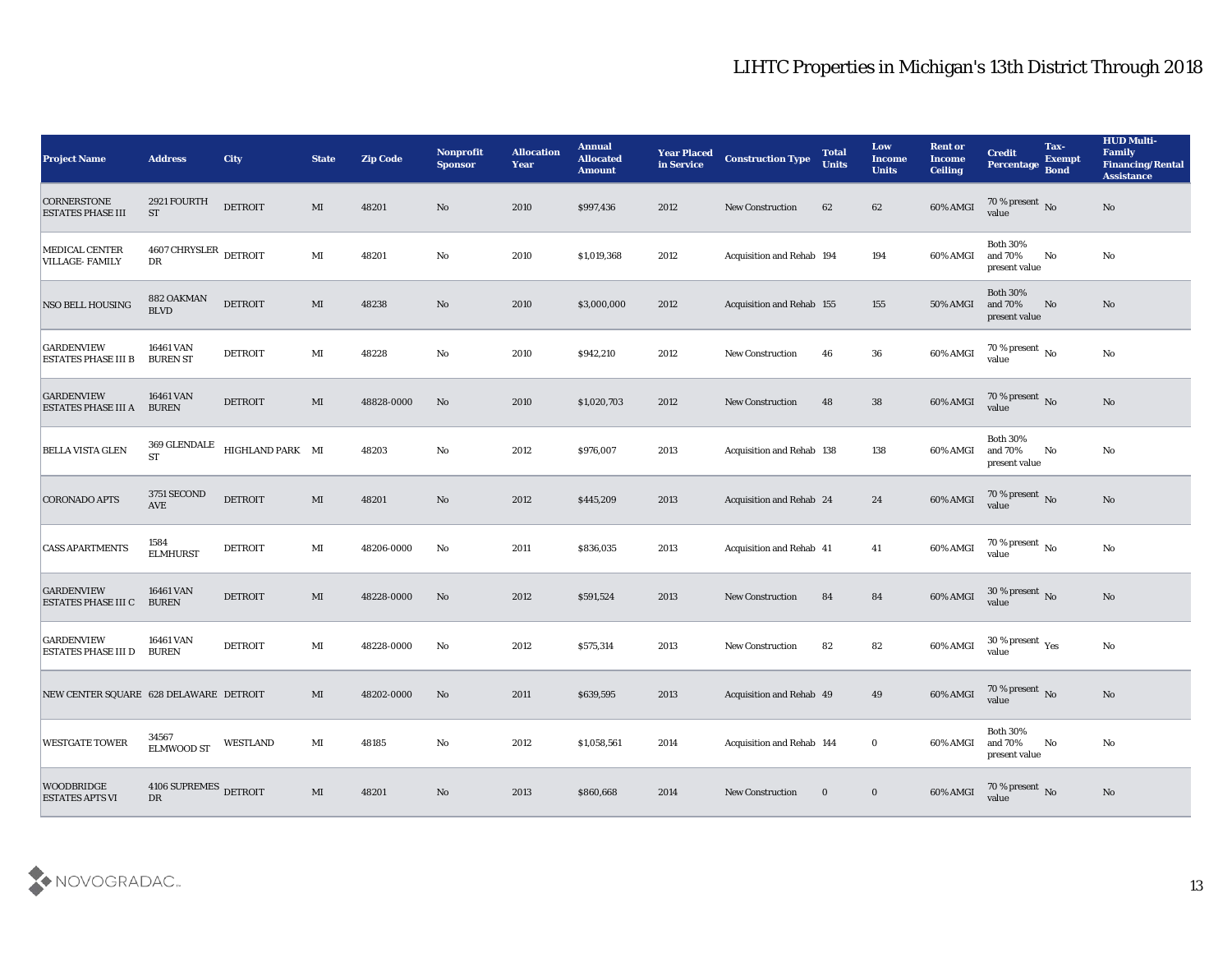| <b>Project Name</b>                           | <b>Address</b>                                        | <b>City</b>                 | <b>State</b>           | <b>Zip Code</b> | Nonprofit<br><b>Sponsor</b>   | <b>Allocation</b><br><b>Year</b> | <b>Annual</b><br><b>Allocated</b><br><b>Amount</b> | <b>Year Placed</b><br>in Service | <b>Construction Type</b> | <b>Total</b><br><b>Units</b> | Low<br>Income<br><b>Units</b> | <b>Rent or</b><br><b>Income</b><br><b>Ceiling</b> | <b>Credit</b><br>Percentage                      | Tax-<br><b>Exempt</b><br><b>Bond</b> | <b>HUD Multi-</b><br>Family<br><b>Financing/Rental</b><br><b>Assistance</b> |
|-----------------------------------------------|-------------------------------------------------------|-----------------------------|------------------------|-----------------|-------------------------------|----------------------------------|----------------------------------------------------|----------------------------------|--------------------------|------------------------------|-------------------------------|---------------------------------------------------|--------------------------------------------------|--------------------------------------|-----------------------------------------------------------------------------|
| BRIGHTMOOR HOMES 14210 FIELDING DETROIT<br>IV | <b>ST</b>                                             |                             | MI                     | 48223           |                               | Insufficient<br>Data             | \$0                                                | Insufficient<br>Data             | Not Indicated            | 45                           | $\bf{0}$                      |                                                   | Not<br>Indicated                                 |                                      |                                                                             |
| CHERRY HILL SQUARE 213 HENRY                  |                                                       | <b>INKSTER</b>              | MI                     | 48141           |                               | Insufficient<br>Data             | $\$0$                                              | Insufficient<br>Data             | Not Indicated            | 113                          | $\bf{0}$                      |                                                   | Not<br>Indicated                                 |                                      |                                                                             |
| CHESTERFIELD APTS 3566 CASS AVE DETROIT       |                                                       |                             | MI                     | 48201           |                               | Insufficient<br>Data             | $\boldsymbol{\mathsf{S}}\boldsymbol{\mathsf{0}}$   | Insufficient<br>Data             | Not Indicated            | 23                           | $\bf{0}$                      |                                                   | Not<br>Indicated                                 |                                      |                                                                             |
| <b>CULTURAL CENTER</b>                        | 401 LANIER ST DETROIT                                 |                             | MI                     | 48202           | No                            | 1992                             | \$0\$                                              | 1992                             | New Construction         | 127                          | 39                            |                                                   | $30\,\%$ present $\,$ Yes value                  |                                      |                                                                             |
| <b>ALGONQUIN APTS</b>                         | $4711\,\mathrm{TRUMBULL}\xspace$ DETROIT<br><b>ST</b> |                             | MI                     | 48208           | No                            | 1993                             | \$0                                                | 1993                             | Acquisition and Rehab 12 |                              | 12                            |                                                   | $70\,\%$ present $\,$ No value                   |                                      |                                                                             |
| <b>FRIENDSHIP</b><br><b>MEADOWS</b>           | 1001 LELAND ST DETROIT                                |                             | MI                     | 48207           | Yes                           | 1992                             | $\$0$                                              | 1993                             | <b>New Construction</b>  | 52                           | 52                            |                                                   | $70\,\%$ present $\,$ No value                   |                                      |                                                                             |
| <b>BUENA VISTA -</b><br><b>GLENDALE</b>       | 2 E BUENA<br>VISTA ST                                 | HIGHLAND PARK MI            |                        | 48203           | Yes                           | 1991                             | \$0                                                | 1993                             | Acquisition and Rehab 93 |                              | 93                            |                                                   | <b>Both 30%</b><br>and 70%<br>present value      | No                                   |                                                                             |
| <b>UNIVERSITY CLUB</b><br><b>APTS</b>         | 4747 THIRD ST DETROIT                                 |                             | MI                     | 48201           | No                            | 1992                             | \$0                                                | 1993                             | <b>New Construction</b>  | 120                          | 36                            |                                                   | $30\,\%$ present $\,$ Yes value                  |                                      |                                                                             |
| <b>UNIVERSITY</b><br><b>MEADOWS</b>           | 4707 THIRD ST DETROIT                                 |                             | MI                     | 48201           | No                            | 1992                             | \$0                                                | 1993                             | <b>New Construction</b>  | 52                           | 52                            |                                                   | $70\,\%$ present $\,$ No value                   |                                      |                                                                             |
| <b>WOODBRIDGE POND</b><br><b>APT</b>          | 37333 N<br>WOODBRIDGE WESTLAND<br><b>CIR</b>          |                             | MI                     | 48185           | $\mathbf{N}\mathbf{o}$        | 1991                             | \$0                                                | 1993                             | <b>New Construction</b>  | 192                          | 192                           |                                                   | $70\,\%$ present $\,$ No value                   |                                      |                                                                             |
| MCGRAW - WEST<br><b>GRAND</b>                 | 3931 MCGRAW<br>${\cal ST}$                            | <b>DETROIT</b>              | MI                     | 48208           | Yes                           | 1992                             | $\$0$                                              | 1994                             | Acquisition and Rehab 36 |                              | 36                            |                                                   | <b>Both 30%</b><br>and 70%<br>$\,$ present value | No                                   |                                                                             |
| <b>BENJAMIN MANOR</b>                         | 141<br><b>PKWY</b>                                    | MANCHESTER HIGHLAND PARK MI |                        | 48203           | $\mathbf {No}$                | 1995                             | $\$0$                                              | 1995                             | New Construction         | 82                           | ${\bf 81}$                    |                                                   | $30\,\%$ present $\,$ Yes value                  |                                      |                                                                             |
| <b>FRIENDSHIP</b><br>MEADOWS II               | 1003 LELAND ST DETROIT                                |                             | $\mathbf{M}\mathbf{I}$ | 48207           | $\operatorname{\textsc{Yes}}$ | 1994                             | $\$0$                                              | 1995                             | New Construction         | 53                           | ${\bf 53}$                    |                                                   | $70\,\%$ present $\,$ No value                   |                                      |                                                                             |

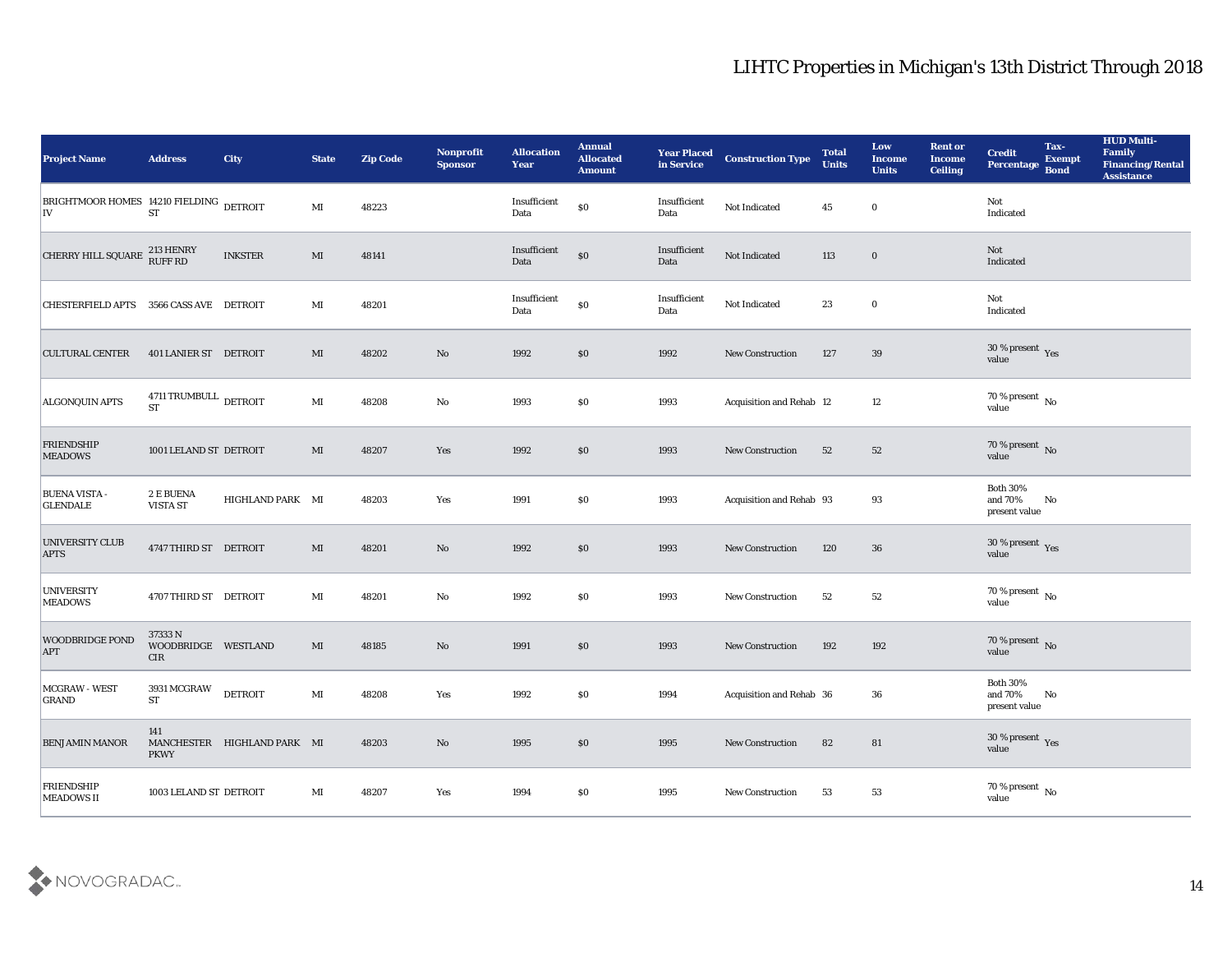| <b>Project Name</b>                                                          | <b>Address</b>                                     | <b>City</b>     | <b>State</b>   | <b>Zip Code</b> | <b>Nonprofit</b><br><b>Sponsor</b> | <b>Allocation</b><br><b>Year</b> | <b>Annual</b><br><b>Allocated</b><br><b>Amount</b> | <b>Year Placed</b><br>in Service | <b>Construction Type</b>              | <b>Total</b><br><b>Units</b> | Low<br><b>Income</b><br><b>Units</b> | <b>Rent or</b><br><b>Income</b><br><b>Ceiling</b> | <b>Credit</b><br><b>Percentage</b>                    | Tax-<br><b>Exempt</b><br><b>Bond</b> | <b>HUD Multi-</b><br>Family<br><b>Financing/Rental</b><br><b>Assistance</b> |
|------------------------------------------------------------------------------|----------------------------------------------------|-----------------|----------------|-----------------|------------------------------------|----------------------------------|----------------------------------------------------|----------------------------------|---------------------------------------|------------------------------|--------------------------------------|---------------------------------------------------|-------------------------------------------------------|--------------------------------------|-----------------------------------------------------------------------------|
| HEATHERWOOD APTS HEATHERWOO INKSTER                                          | 1672<br>D DR                                       |                 | MI             | 48141           | No                                 | 1994                             | $\$0$                                              | 1995                             | Acquisition and Rehab 184             |                              | 184                                  |                                                   | <b>Both 30%</b><br>and 70%<br>present value           | No                                   |                                                                             |
| MOUNT VERNON APTS ALEXANDRINE DETROIT                                        | 677W<br><b>ST</b>                                  |                 | MI             | 48201           | Yes                                | 1993                             | \$0                                                | 1995                             | Acquisition and Rehab 46              |                              | 45                                   |                                                   | $70\,\%$ present $\overline{\phantom{1}}$ No<br>value |                                      |                                                                             |
| <b>ST. ANTOINE</b><br><b>GARDENS</b>                                         | 5203 CHRYSLER<br><b>DRIVE</b>                      | <b>DETROIT</b>  | MI             | 48202-0000      | No                                 | 2012                             | \$930,285                                          | 2014                             | Acquisition and Rehab 146             |                              | 136                                  | 60% AMGI                                          | <b>Both 30%</b><br>and 70%<br>present value           | No                                   | No                                                                          |
| <b>BICENTENNIAL</b><br><b>TOWER</b>                                          | 4 E<br><b>ALEXANDRINE</b>                          | DETROIT         | MI             | 48201-0000      | No                                 | 2014                             | \$731,895                                          | 2015                             | Acquisition and Rehab 300             |                              | 293                                  | 60% AMGI                                          | <b>Both 30%</b><br>and 70%<br>present value           | Yes                                  | No                                                                          |
| <b>JOY WEST MANOR</b>                                                        | 16301 JOY ROAD DETROIT                             |                 | MI             | 48228-0000      | No                                 | 2013                             | \$827,702                                          | 2015                             | Acquisition and Rehab 78              |                              | 78                                   | 60% AMGI                                          | <b>Both 30%</b><br>and 70%<br>present value           | No                                   | No                                                                          |
| VILLAGE OF REDFORD, 25340 WEST SIX REDFORD TWP<br>REDFORD COTTAGES MILE ROAD |                                                    |                 | MI             | 48240-0000      | No                                 | 2013                             | \$244,532                                          | 2015                             | Both New Construction 81<br>and $A/R$ |                              | 46                                   | 60% AMGI                                          | <b>Both 30%</b><br>and 70%<br>present value           | Yes                                  | No                                                                          |
| <b>GARDENVIEW</b><br><b>ESTATES PHASE IV</b>                                 | 16631-16649<br>GARDENVIEW DETROIT<br><b>CIRCLE</b> |                 | MI             | 48228-0000      | No                                 | 2014                             | \$590,181                                          | 2015                             | <b>New Construction</b>               | 47                           | 37                                   | 60% AMGI                                          | $70\,\%$ present $\,$ No value                        |                                      | No                                                                          |
| <b>CASS PLAZA</b><br><b>APARTMENTS</b>                                       | 3550 CASS<br><b>AVENUE</b>                         | <b>DETROIT</b>  | MI             | 48201-0000      | No                                 | 2013                             | \$568,515                                          | 2015                             | Acquisition and Rehab 47              |                              | 47                                   | 60% AMGI                                          | 30 % present<br>value                                 |                                      | No                                                                          |
| <b>STRATHMORE</b><br><b>APARTMENTS</b>                                       | 70<br>ALEXANDRINE DETROIT<br><b>STREER WEST</b>    |                 | MI             | 48201-0000      | No                                 | 2014                             | \$859,774                                          | 2016                             | Acquisition and Rehab 129             |                              | 59                                   | 60% AMGI                                          | <b>Both 30%</b><br>and 70%<br>present value           | No                                   | No                                                                          |
| <b>ADAMS SENIOR</b><br><b>VILLAGE APARTMENTS</b>                             | 2001 KALEY                                         | <b>WESTLAND</b> | MI             | 48186-0000      | No                                 | 2015                             | \$743,818                                          | 2016                             | Acquisition and Rehab 120             |                              | 120                                  | 60% AMGI                                          | <b>Both 30%</b><br>and 70%<br>present value           |                                      | No                                                                          |
| <b>CHARLOTTE</b><br><b>APARTMENTS</b>                                        | 644<br><b>CHARLOTTE</b>                            | <b>DETROIT</b>  | MI             | 48201-0000      | No                                 | 2013                             | \$446,820                                          | 2016                             | Acquisition and Rehab 27              |                              | 27                                   | 60% AMGI                                          | <b>Both 30%</b><br>and 70%<br>present value           |                                      | No                                                                          |
| <b>TREYMORE</b><br><b>APARTMENTS</b>                                         | 457 BRAINARD DETROIT                               |                 | $\mathbf{M}$ I | 48201-0000      | $\mathbf{N}\mathbf{o}$             | 2018                             | \$243,273                                          | 2016                             | Acquisition and Rehab 28              |                              | 28                                   | 60% AMGI                                          | 30 % present<br>value                                 |                                      | ${\bf No}$                                                                  |
| <b>GREENWOOD VILLA</b>                                                       | 7600 NANKIN<br><b>COURT</b>                        | <b>WESTLAND</b> | MI             | 48185-0000      | $\rm\thinspace No$                 | 2018                             | \$976,257                                          | 2017                             | Acquisition and Rehab 298             |                              | 291                                  |                                                   | 30 % present<br>value                                 |                                      | $\rm No$                                                                    |